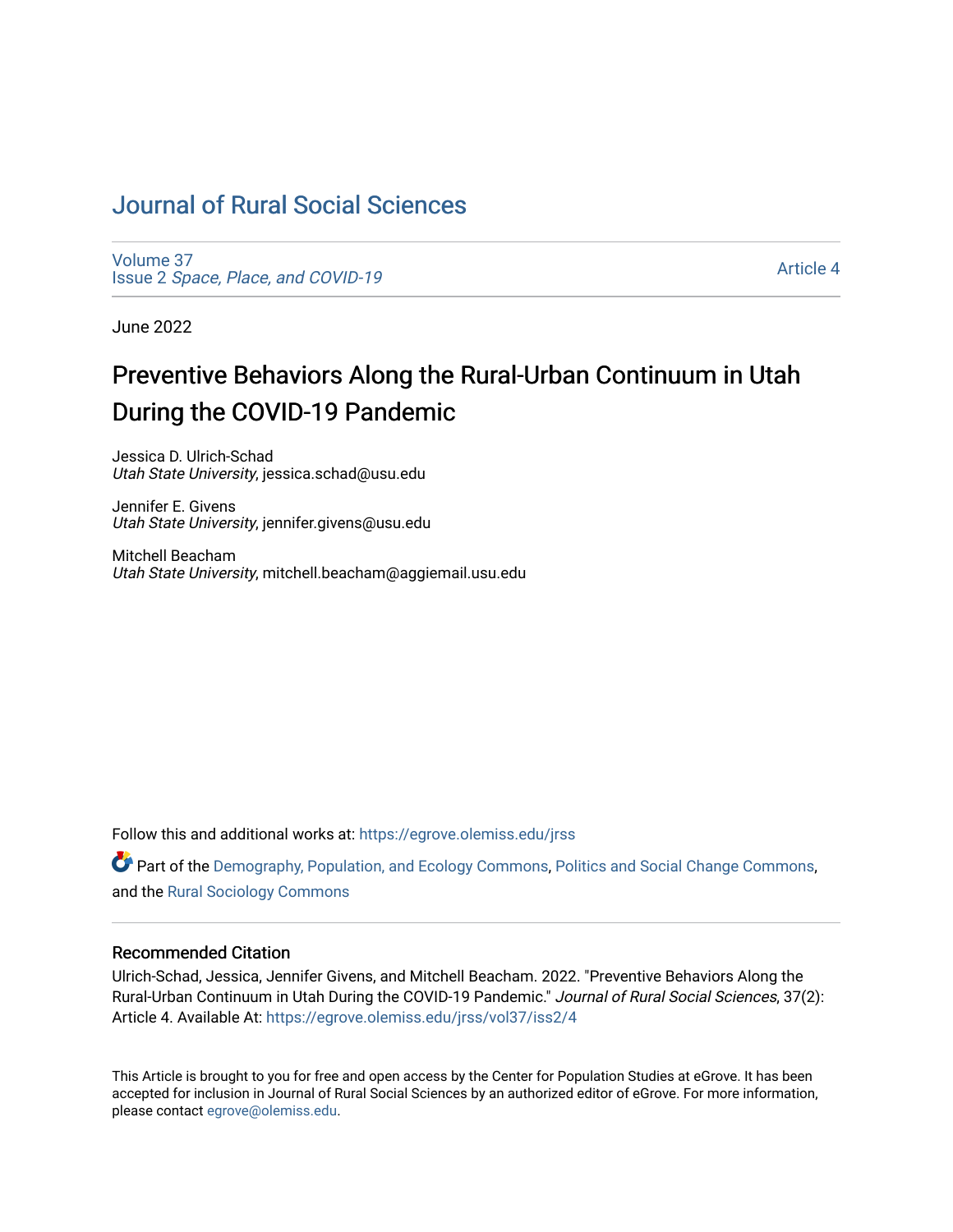# Preventive Behaviors Along the Rural-Urban Continuum in Utah During the COVID-19 Pandemic

#### Cover Page Footnote

Please address all correspondence to Dr. Jessica Ulrich-Schad (jessica.schad@usu.edu).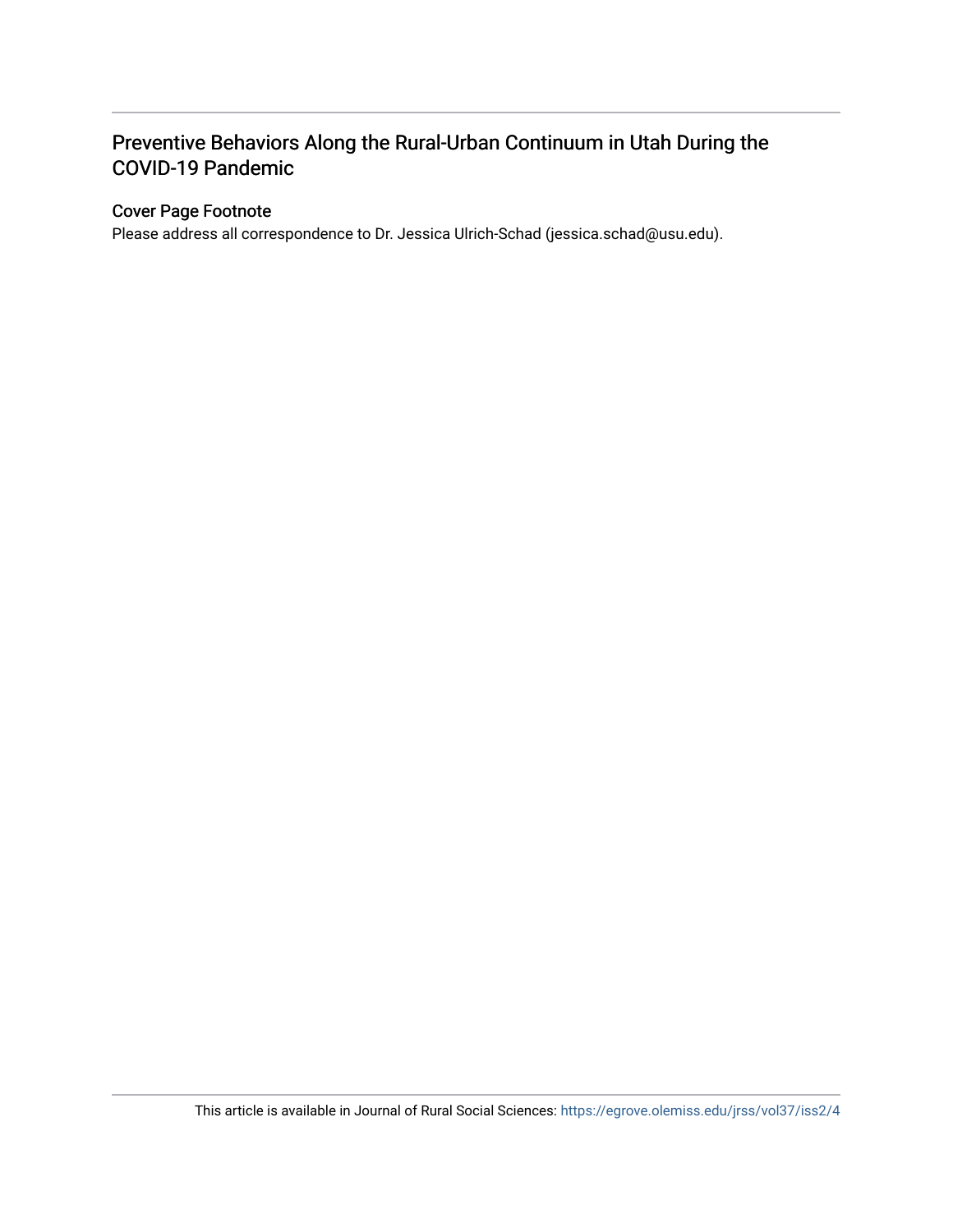# Preventive Behaviors Along the Rural-Urban Continuum in Utah During the COVID-19 Pandemic

Jessica D. Ulrich-Schad Jennifer E. Givens Mitchell Beacham Utah State University

# ABSTRACT

Rural individuals and places face major vulnerabilities in relation to the COVID-19 pandemic, yet how and why rural residents adopted preventive behaviors as a result is not well understood. Using cross-sectional data from an online panel survey of Utahans along the rural-urban continuum collected in June of 2020, we find that, overall, rural Utahans were less likely than their more urban counterparts to adopt preventive behaviors. Those who perceived less risk, knew someone sick with COVID-19, thought former President Trump was doing a good job handling the pandemic, and had false optimism about the pandemic, along with those with less formal education and of a lower economic class, were also less likely to adjust some of their behaviors. Given that COVID-19 and its variants continue to spread, and because other viral outbreaks are likely, a better understanding of preventive behavior along the rural-urban continuum and what shapes it is essential for health-related policymaking including encouraging vaccine uptake.

# **KEYWORDS**

COVID-19 pandemic, politics, preventive behavior, rural U.S., science

# INTRODUCTION

Daily life in the United States (U.S.) has changed immensely since the global outbreak of the COVID-19 novel coronavirus in late 2019. Adjustments to daily behavior such as washing hands, social distancing, wearing face masks, and vaccinating have been shown to be effective in slowing the spread of the virus (Gandhi, Beyrer, and Goosby 2020; Lyu and Wehby 2020). However, despite the clear health risks (Paules,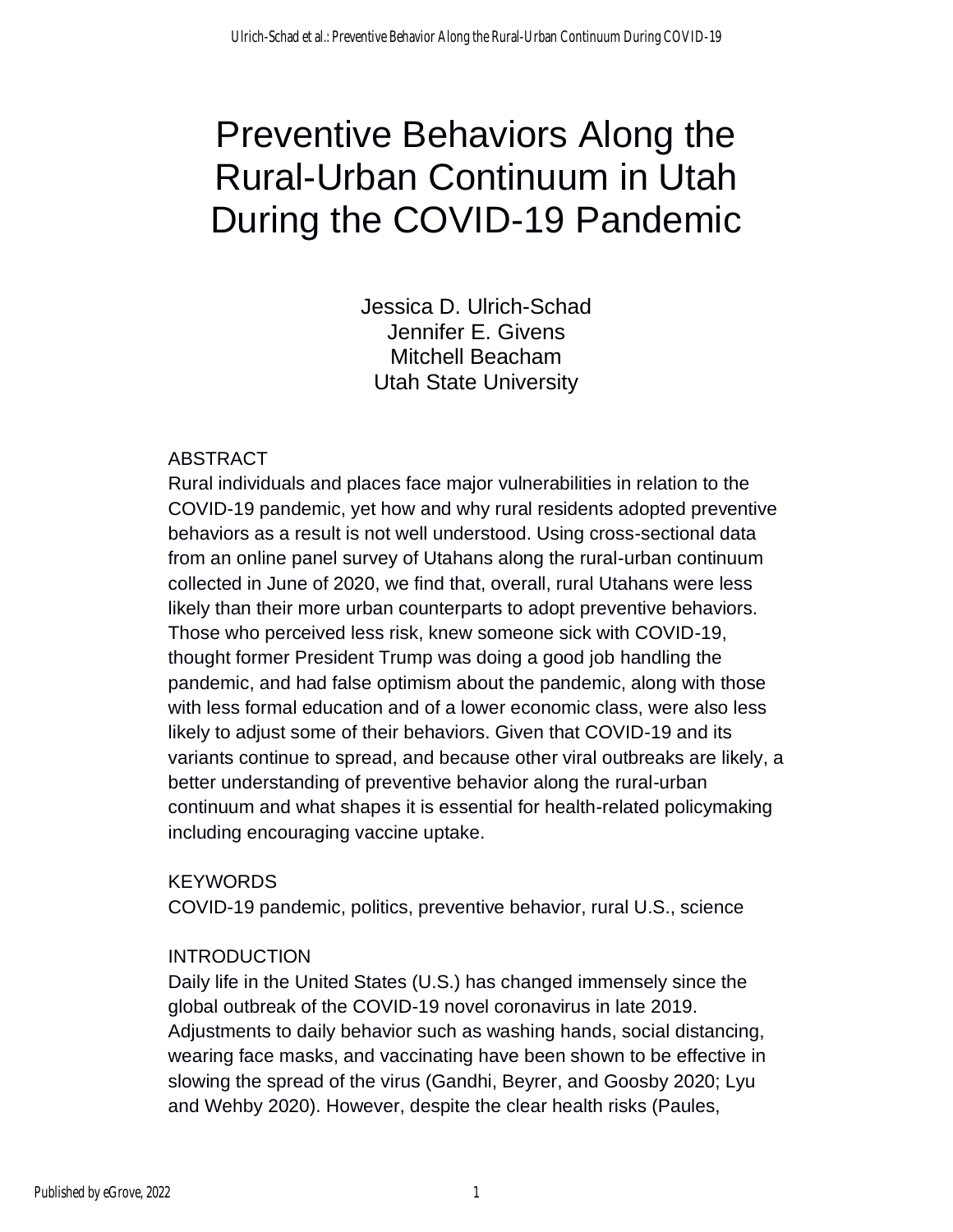Marston, and Fauci 2020), and one of the highest death rates in the world of 178.5 per 100,000 (Centers for Disease Control 2021), the pandemic, and associated preventive behaviors, have become highly politicized in the U.S. (Allcott et al. 2020; Green et al. 2020; Hamilton and Safford 2021; Hill, Gonzalez, and Davis 2020a). Republicans have generally perceived less risk from the pandemic and have been less likely to change their behavior (Calvillo et al. 2020; Hill et al. 2020a), and rural residents tend to vote Republican and support former President Trump more than urban residents (Goetz et al. 2018; Monnat and Brown 2017; Scala and Johnson 2017). Rural places were not initial hot spots for the virus, but from October 2020 to April 2021, nonmetro areas in the U.S. experienced higher prevalence of cumulative COVID-19 cases than metro areas (Pender 2021). Yet, over the course of the pandemic, little reliable and representative information has existed regarding how U.S. residents living in rural places were perceiving and reacting to it, particularly that which allowed for a comparison of associated factors along the rural-urban continuum.

While decidedly and increasingly interconnected (Lichter and Brown 2011), key differences do exist between rural and urban areas in the U.S. that are important to consider when examining how individuals have responded to the COVID-19 pandemic. For instance, studies have shown notable differences in politics, trust in government, views of local problems, economic disadvantage, and more (Ashwood 2018; Albrecht 2012; Flora et al. 2016; Goetz et al. 2018; Parker et. al. 2018; Ulrich-Schad and Duncan 2018). We need a better understanding of how these and other factors are associated with behavior and attitudes in relation to COVID-19 specifically. While case and mortality rates in the U.S. were in decline during the first half of 2021, COVID-19 is by no means eradicated, and new strains and hotspots are continually emerging in the U.S. and worldwide. Vaccine availability and uptake rates globally and within the U.S. are also highly varied, with rural places in the U.S. lagging compared to their urban counterparts (Murthy et al. 2021). This vaccination gap between rural and urban places is continuing to grow (Chapman 2021).

The data in this manuscript are based on a cross-sectional online panel survey of 634 adult residents of the state of Utah conducted from June 12 to June 29, 2020, just as the virus was trending upwards in the state mid-summer and state-level stay-at-home orders were lifted and mask mandates enacted. Residents living all across the state were asked about their attitudes and behavior concerning the pandemic, as well as how they saw various levels of government or policy actors as addressing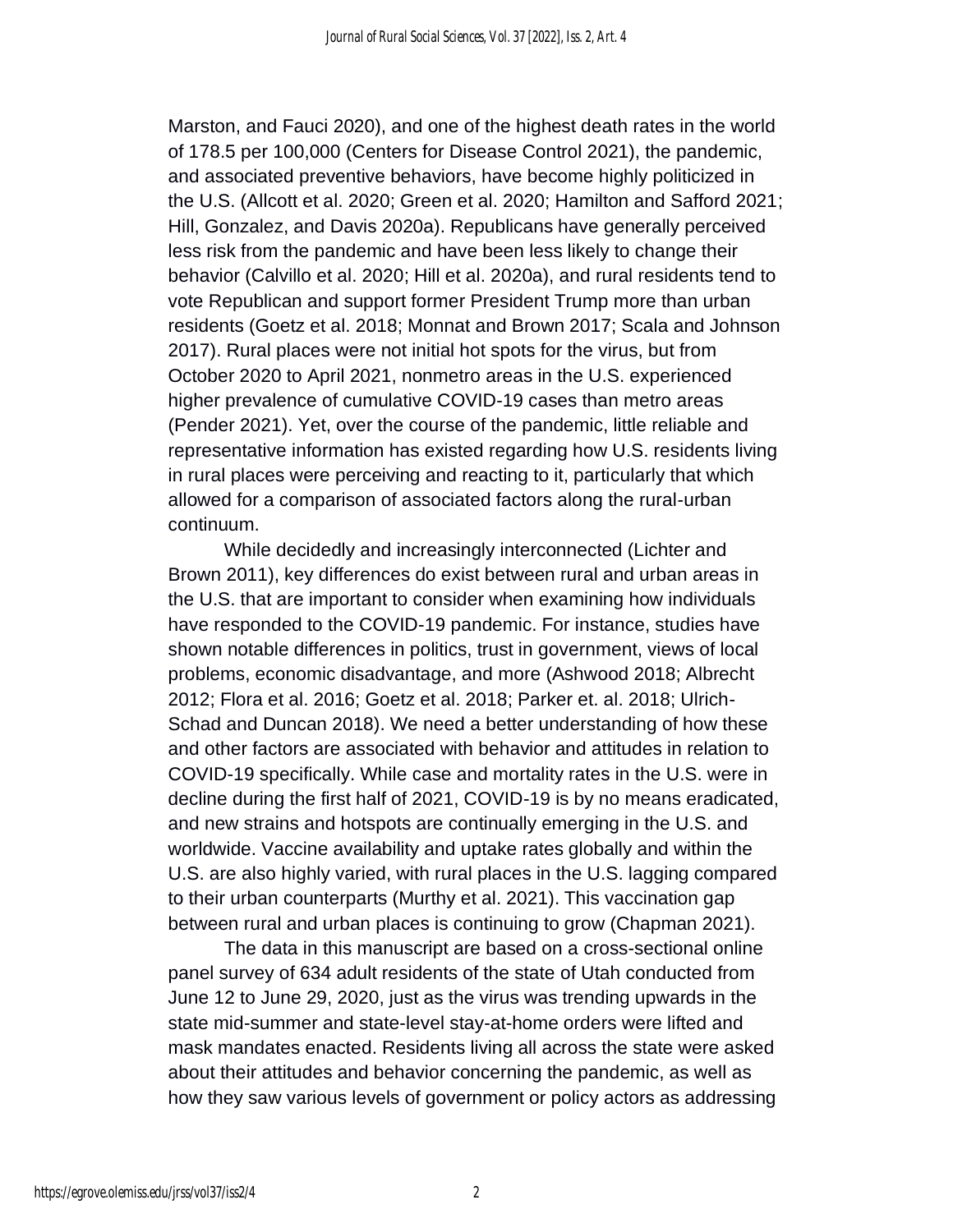it. In this article, we seek to answer the following research questions: 1) In the midst of the COVID-19 pandemic, how did residents across the ruralurban continuum in Utah adjust their daily behavior, including mask wearing, in response? And, 2) What factors are related to behavior change in response to the COVID-19 pandemic in Utah? Specifically, we use multivariate ordered logistic regression models to examine how rurality of residence, perceived COVID-19 risks and impacts, attitudes towards the pandemic, and individual characteristics including education and political party played a role in Utahans' behaviors during the early days of the COVID-19 pandemic.

While there are limitations to focusing on only one Intermountain West state and in using self-reported, cross-sectional survey data to understand behavior change, examining the reactions of residents across the rural-urban continuum is important for informing future public health policy. Studies published thus far have not examined such differences using data that include these types of key variables. A resurgence of COVID-19 or other viral outbreaks are likely in the future and policies need to account for important differences by place and other factors in order to be effective.

# CONTEXT AND LITERATURE REVIEW

#### *The Pandemic and Related Policy in Utah*

In this article we focus on understanding preventive behaviors used by state of Utah residents in relation to the COVID-19 pandemic. In comparison to other states, Utah has ranked high in confirmed cases (fourth among 56 states/territories/districts), but relatively low in COVIDrelated deaths (48th among 56), according to data published by the *New York Times* (2021). According to the Utah Department of Health, as of May 31, 2021 the state of Utah had 406,170 confirmed COVID-19 cases, 16,822 hospitalizations, and 2,302 deaths (Utah Department of Health 2021). The majority of cases, hospitalizations, and deaths have been concentrated in Salt Lake and Utah counties, the most populated in the state, yet rates were highest in rural San Juan County which overlaps with the Navajo Nation where the impacts were particularly devastating (Kovich 2020; Navajo Department of Health 2021). Like elsewhere in the country, meatpacking plants in the state, which are often in more rural places in the U.S., were also early hotspots for viral spread in the spring of 2020 (Associated Press 2020).

As awareness that the U.S. was not going to be immune from the virus began to spread across the U.S., on March 6, 2020, Gary R. Herbert,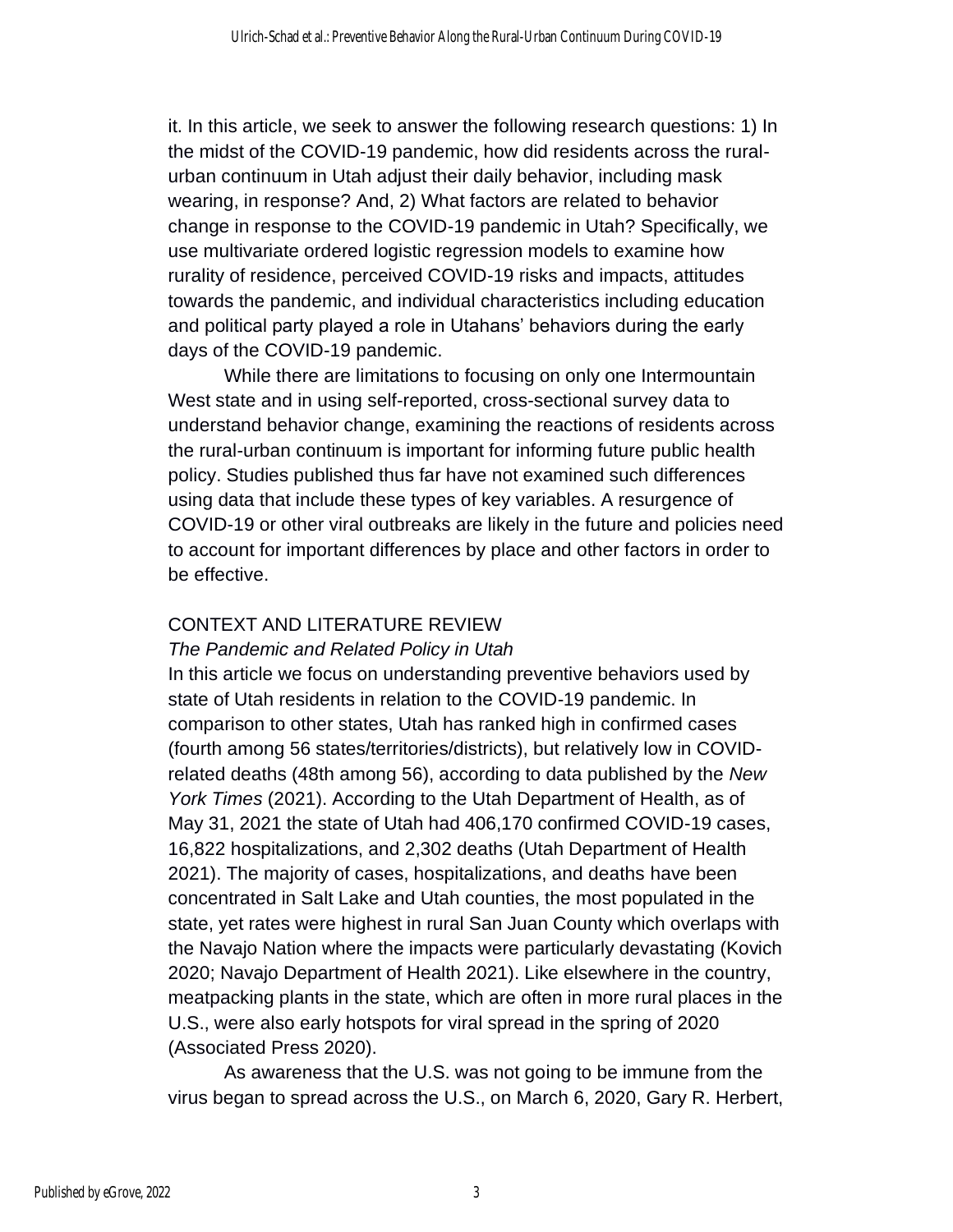Governor of the State of Utah, declared a "State of Emergency" in response (State of Utah 2021; Utah Division of Emergency Management 2021). This declaration was largely procedural, allowing the state to seek federal disaster relief funding. The move also granted the governor certain "emergency powers," including the ability to suspend some services and to divert state resources to address pandemic-related costs. This set the stage for dozens of subsequent executive orders over the next several months. As the situation became more precarious, on March 27, the Governor issued the "Stay Safe, Stay Home" Directive, which was much less strict than the shelter in place orders seen in other states as it simply urged residents to leave home infrequently and stay six feet away from others outside the home, and banned private gatherings larger than 20. Just one month later, at the end of April, the Utah COVID-19 Public Health Risk Status was moved from Red (High Risk) to Orange (Moderate Risk), meaning the Governor's recent directive was ended on May 1<sup>st</sup>.

Mask mandates at the state level shifted over time in Utah as COVID infections fluctuated (State of Utah 2021; Utah Division of Emergency Management 2021). Some local governments also enacted their own stricter mask mandates at various points during the pandemic. The first state level mandate in June 2020 required public transportation employees and riders to wear them. Shortly after, masks became a requirement in state buildings. In August 2020, the Department of Health announced that masks would be required in public schools and buses through the end of the year. This was subsequently extended through mid-May of 2021. Finally, as case numbers surged in the fall of 2020, Governor Herbert issued a State of Emergency which mandated statewide mask use in public. This was ended in April of 2021 by the newly elected governor Spencer Cox. Likely, in part, as a backlash to the state and local mandates, the Utah state legislature passed House Bill 1007 in May of 2021 which prohibits face covering requirements in the public education and higher education systems in the state.

#### *Impacts of COVID-19 on the Rural U.S.*

Research has documented that nonmetro counties in the U.S. have been hard hit by the pandemic in terms of case numbers (Pender 2021). While the virus first spread faster in more urban parts of the country, by fall of 2020, nonmetro counties had higher COVID-19 prevalence levels. Yet, to date, there has been a relative lack of social science research focused on more closely examining the impacts of the COVID-19 pandemic in rural parts of the U.S. (Mueller et al. 2021). This is troubling given the clear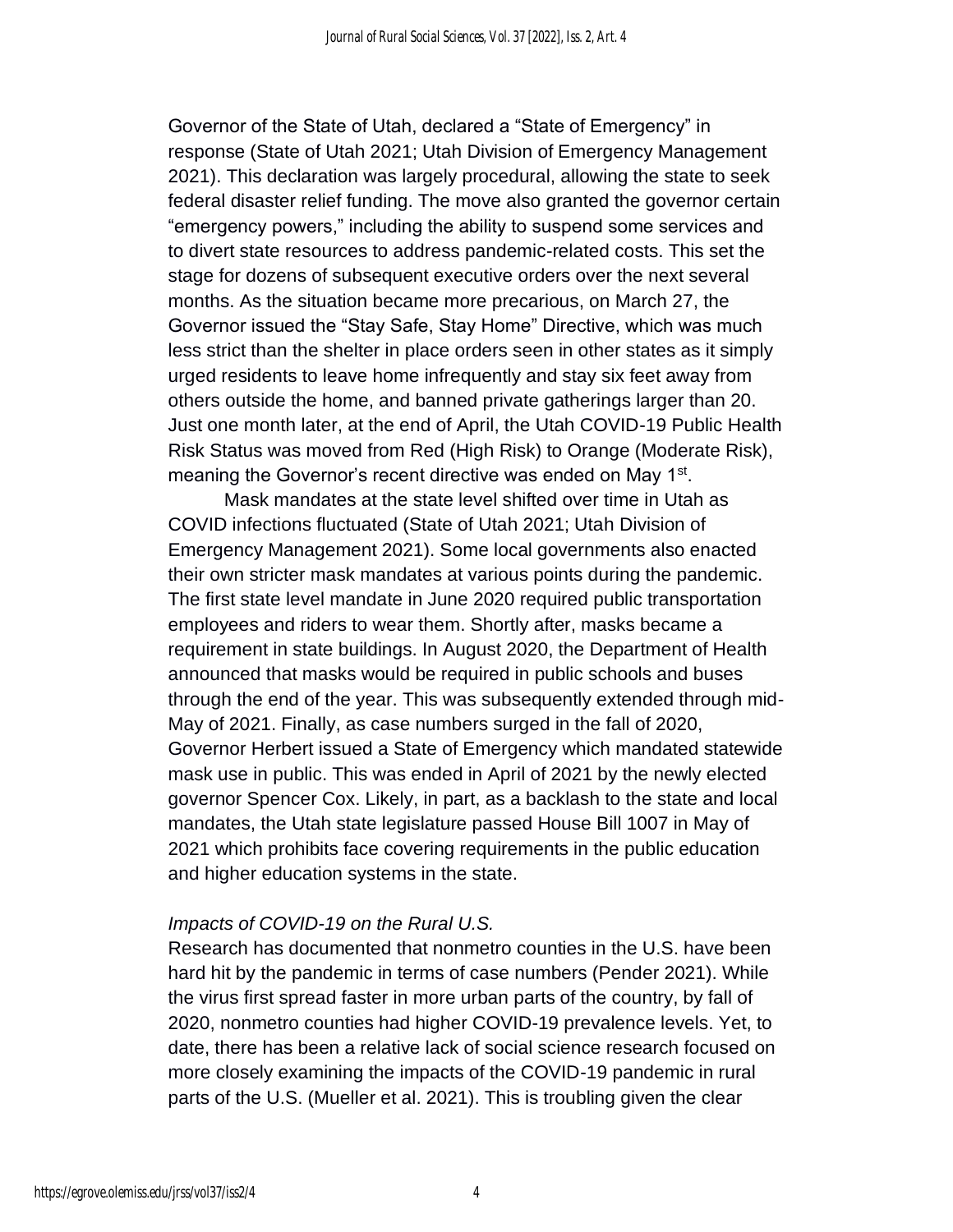vulnerabilities faced by many rural counties, including older populations, fewer physicians and hospitals, limited mental health services, more disability, and lower health insurance rates, for instance (Ulrich-Schad, Duncan, and Koci Forthcoming; Johnson 2020; Peters 2020). A recent study by Mueller et al. (2021), however, starts to document some of the impacts. Using data from a survey of rural North Americans conducted during the summer of 2020, they find that impacts have been severe, particularly in relation to employment, overall life satisfaction, mental health, and economic outlook. While providing useful information about the impacts on rural places in the western U.S., their study design does not allow for comparisons between urban and rural residents and focuses largely on economic impacts of the pandemic.

Ulrich-Schad, Givens, and Wengreen (2020) do assess differences in perceived impacts of the pandemic between rural, transitioning, and urban counties in Utah, finding few differences in perceived impacts based on the type of counties in which residents reside. An article by Brooks, Mueller, and Thiede (2021) examines rural-urban differences in impacts of COVID-19, but focuses specifically on the labor market, finding more severe impacts for urban adults, including greater unpaid labor, more missed work, and more difficulty searching for work when unemployed. Rural workers, however, were less likely to work remotely than their urban counterparts, even when socioeconomic status was accounted for. In a survey of immigrant Latinx farmworker and non-farmworker families in the U.S., Quandt et al. (2021) find that while both rural and urban workers experienced substantial economic effects from the pandemic, they were greater for urban families. However, rural workers were less protected in their workplaces and thus potentially more vulnerable to contracting the virus.

The economic type of rural county has mattered for COVID-19 impacts. Non-metro counties considered manufacturing-dependent and farming-dependent by the Economic Research Service (ERS) have so far experienced the highest cumulative COVID-19 case rates (Pender 2021). Non-metro manufacturing-dependent counties include many counties dependent upon the meatpacking industry, some of the first hot spots for the virus in rural America, while nonmetro recreation counties have had the lowest COVID-19 case rates.

# *Attitudes and Behavior Related to the Pandemic*

There is an emerging body of literature documenting attitudes and behavior in relation to the pandemic - with some studies linking the two.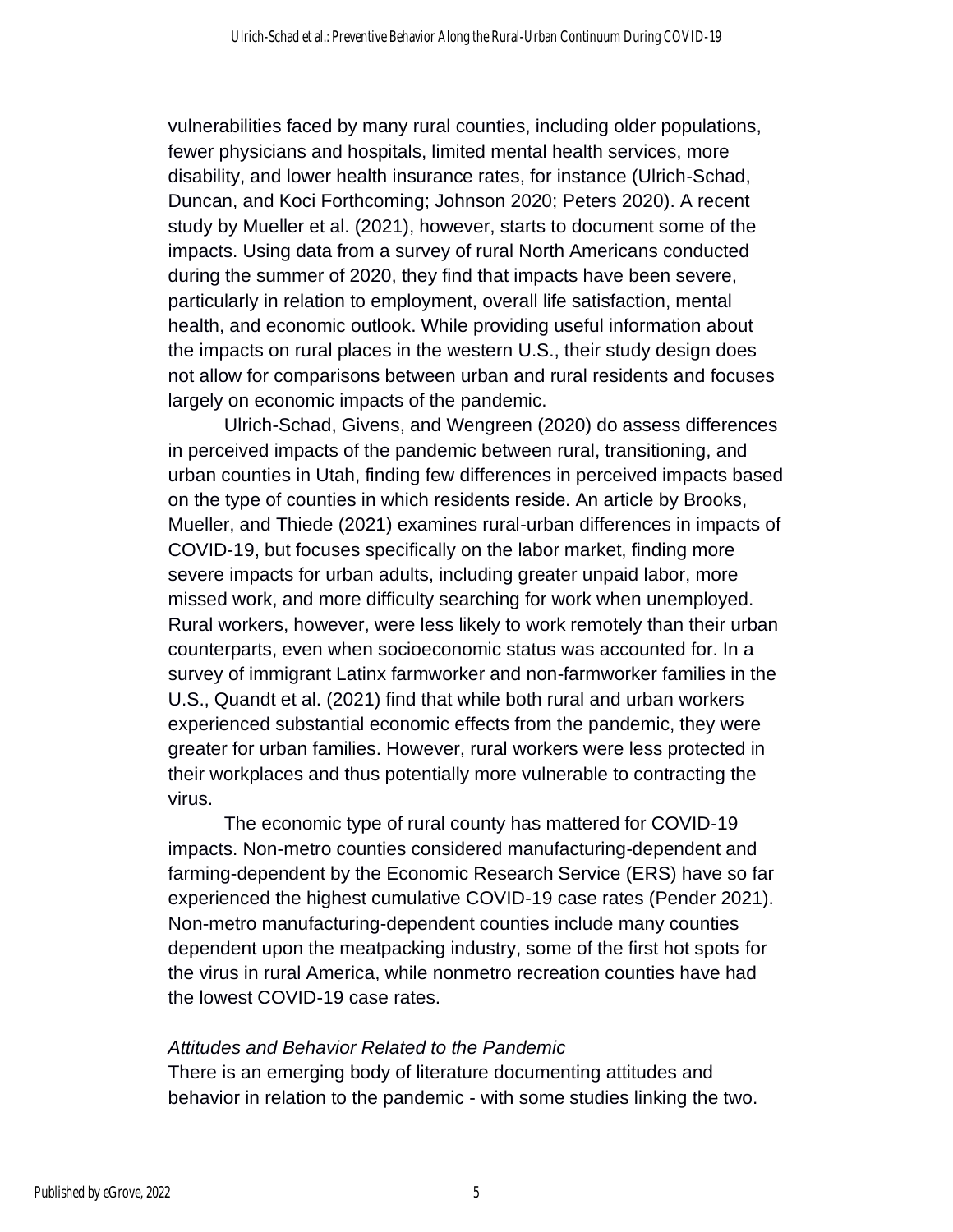The vast majority, however, does not examine rural-urban differences. One area of focus has been on whether or not people feel threatened or risks in relation to COVID-19. Political ideology is one factor that is emerging in early research as important in understanding threat or risk perceptions in this context. For instance, Calvillo et al. (2020) and Allcott et al. (2020) find that conservatives or Republicans were less likely to perceive personal and societal vulnerability to the virus. Calvillo et al. (2020) found they were also more likely to think that the media was exaggerating the virus's impact and that the entire pandemic was part of a conspiracy. Research has also shown that Republicans have taken the threat of the virus much less seriously than Democrats and perceive less risk to it (de Bruin, Saw, and Golden 2020). Focused on support for various mitigation measures on a national level, Shao and Hao (2021) also find Democrats are more supportive of such steps and that COVID-19 concern is a strong motivator. Albrecht (2021) examines COVID-19 cases and deaths along the rural-urban continuum finding that place of residence is not the main contributing factor to COVID-19. Instead, places with a higher percentage of Trump voters tended to have the highest case rates. This likely reflects differences in perceived risks and thus mitigation behavior. Death from COVID-19, however, was more a function of disadvantage, with death rates highest in counties with lower education levels, higher poverty rates, and lower percentages of non-Hispanic white residents.

A form of optimism bias used in other contexts is sometimes referred to as "unrealistic optimism" (e.g., Gold and Brown 2009). Hamilton and Safford (2021) use the term "false optimism" in relation to the COVID-19 pandemic to refer to those who thought the worse of the pandemic was already behind us when the scientific consensus was that it was not. They found that while most of the New Hampshire residents they surveyed in July 2020 did think that the worst of the pandemic was yet to come (in line with most scientific experts at the time), 21 percent were falsely optimistic (e.g., thought the worst of the pandemic had passed), and 6 percent were in denial that COVID-19 was even a real problem. Republicans and those who frequently watch Fox News and listen to conservative talk radio were significantly more likely to think that the worst was behind us. They also found that false optimism and denial were correlated with lower support for mitigation steps (e.g., testing and tracing, limited travel or gatherings, social distancing, and mask wearing), which has important implications because of the relationship between adoption of these behaviors and the spread of the virus.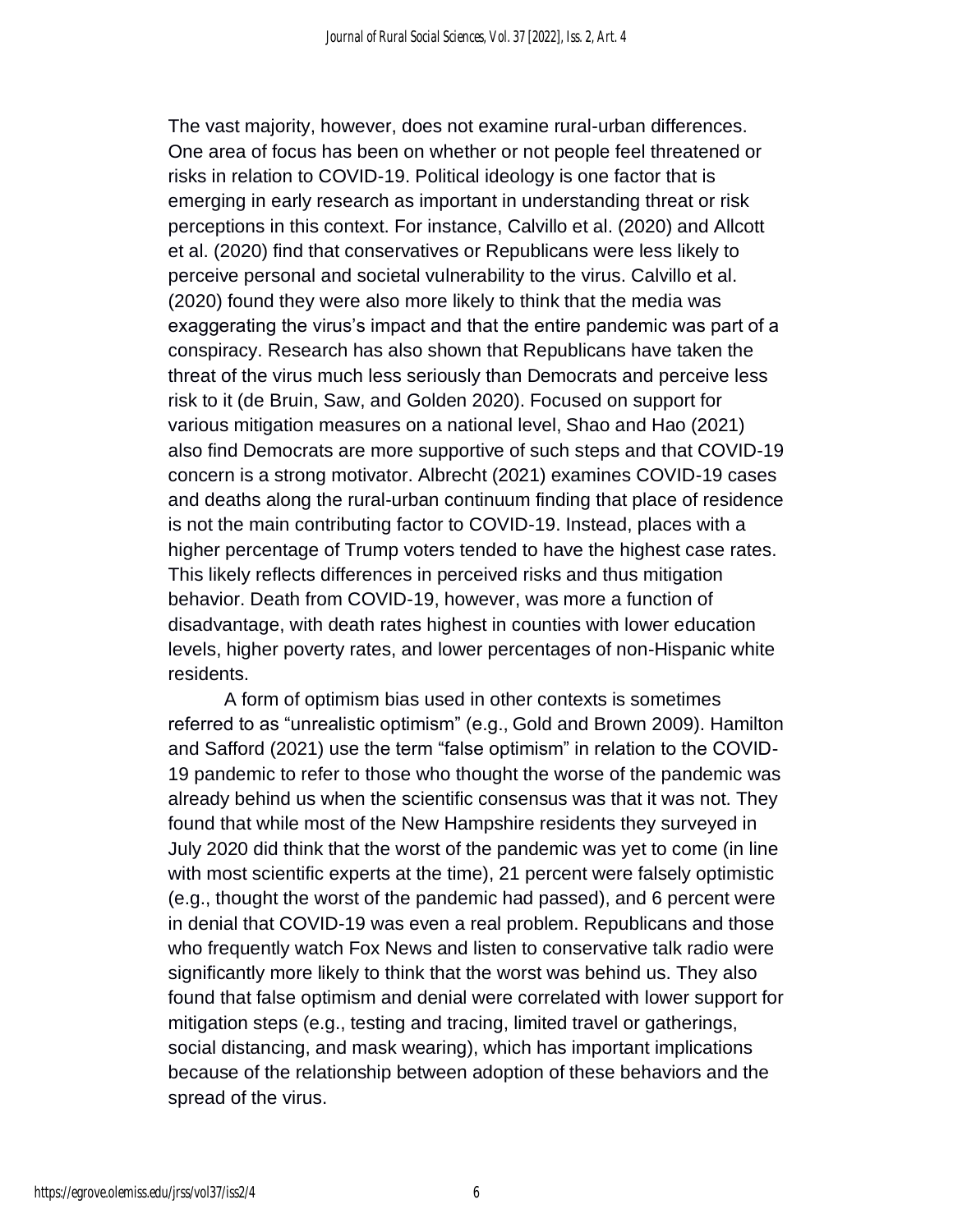Given the important role that scientists' expert status often plays in how individuals, society, and institutions respond to science-related concerns (Safford, Whitmore, and Hamilton 2017), researchers have also started to examine views of science and scientists during the COVID-19 pandemic and to link it to pandemic-related behavior. Thus far, findings are in line with past studies that have documented the politicized nature of perceptions of science and scientific findings, including in relation to the Zika virus pandemic (Hamilton and Safford 2020a) and climate change (Hamilton, Hartter, and Saito 2015), for example. Past studies have found support for the Anti-Reflexivity Thesis, which contends that conservatives have less trust and support for certain types of science, particularly that which identifies environmental and public health impacts of economic production rather than new inventions or innovations for economic production, which they are more likely to support (McCright et al. 2013).

With regard to COVID-19 specifically, Hamilton and Safford (2020b) studied how much people trusted science agencies for information about the coronavirus. They found little change in responses to these questions in the surveys they conducted in both March and April of 2020, but they did find that there were much higher levels of trust in scientists than confidence in the federal government. Over 70 percent of respondents trusted scientists for information about the coronavirus at the time. A follow-up study with July 2020 data (Hamilton and Safford 2020c), found that the minor drop in trust was followed by a crash in trust of science agencies. While 77 percent trusted them in March, only 59 percent trusted them in July, with Democrats being significantly more likely to trust them. Evans and Hargittai (2020) also examined trust in science and health experts, finding Democrats have higher trust than Republicans. While the U.S. Centers for Disease Control (CDC) was favored over politicians to lead the U.S. response to the COVID-19 outbreak in the early days of the pandemic (McFadden et al. 2020), research has shown increasing public skepticism towards the CDC during the COVID-19 pandemic (Hamilton and Safford 2020a, 2020b, 2020c). Sanchez and Dunning (2021) examine anti-scientist bias, as measured by a "scientist thermometer" which measures feelings towards scientists, not how much they are trusted. They examined how warmth towards scientists relates to compliance with behaviors that can slow the spread of the coronavirus, finding that those who had more positive sentiments towards scientists were more likely to comply.

Some research has focused on how various levels of government have responded to the pandemic as well as perceptions of those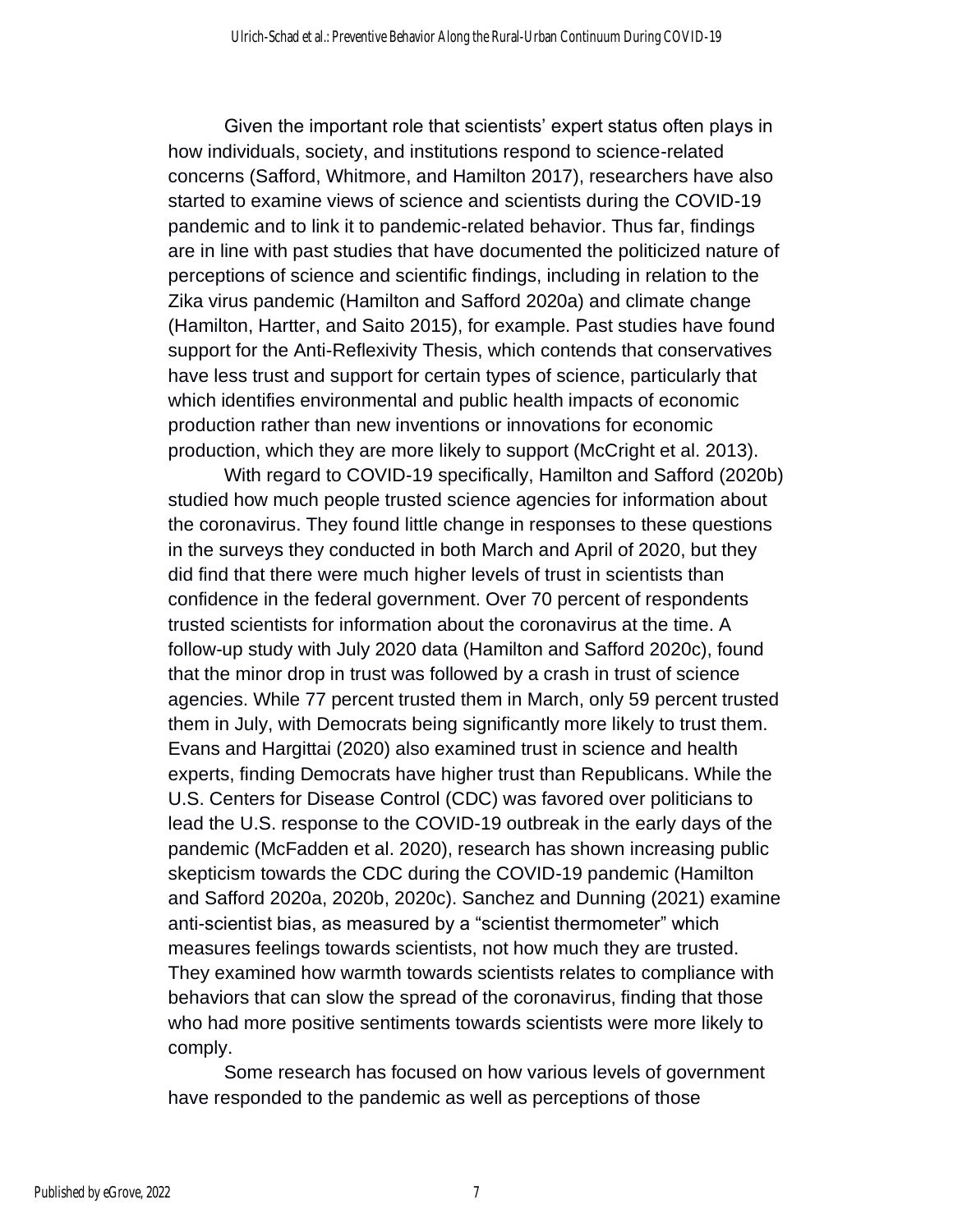responses or ability to respond. Safford and Hamilton (2020b) examined how confident residents of New Hampshire were in the ability of the federal government to respond effectively to the pandemic, finding just under one-half were confident in the federal government's ability to respond. In their study of Utah residents, Ulrich-Schad et al. (2020) find that views on President Trump's handling of the coronavirus were much more polarized than views of Governor Herbert and local government officials. Utahans expressed the most disapproval for how Congress was responding to the pandemic. A study by Sherman and Schwartz (2021) in the state of Washington details some of the challenges related to public health and safety rural communities faced combatting the virus in the early months of the pandemic. Using multiple data sources, including secondary data and in-depth interviews with rural law enforcement staff and those held recently in rural jails, they find that local elected officials in rural places found themselves in difficult positions as they navigated governing populations that demanded both individual freedom and protection from crime. Ultimately, they find that the strategies local law enforcement used during the pandemic did little to protect rural populations from disease, and instead allowed individuals to make their own decisions in relation to protective measures from the coronavirus.

A number of studies have focused on understanding social distancing compliance. For instance, Hill et al. (2020a) find that states with more Trump voters were less compliant with stay-at-home orders. Religiosity was also an important factor in mobility during lock-downs, with more religious states (also more Republican) showing greater movement among residents (Hill, Gonzalez, and Burdette 2020b). Algara et al. (2021) find that women in general, and women within the Democratic Party, were more likely to use their scientific knowledge to make decisions about participating in social activities during the pandemic. Allcott et al. (2020) also find that Democrats are more likely than Republicans to self-report that they are social distancing. As opposed to focusing on individual behavior, Adolph et al. (2021) studied when states implemented statelevel social distancing policies. They find the most important predictor to be political: states with Republican governors were slower to implement these policies in the early days of the pandemic in 2020 than states led by Democrat governors.

In sum, research has documented the importance of place of residence, risk perceptions, attitudes, and individual characteristics in understanding the current pandemic and other related science-based concerns. We thus use the survey data we collected on Utah residents in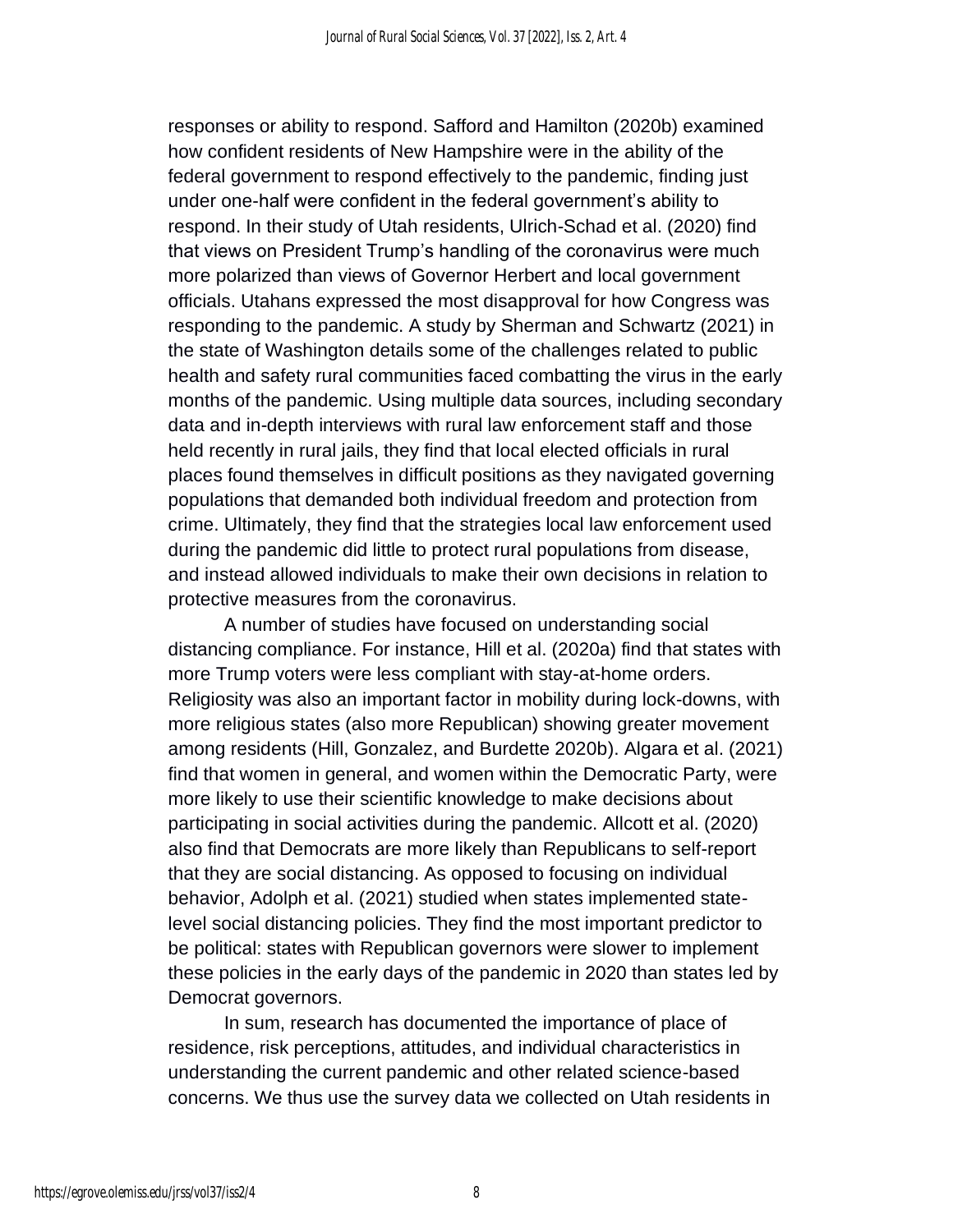the early days of the coronavirus pandemic to examine how residents across the rural-urban continuum adjusted their daily behavior at various stages of the pandemic, including mask wearing, and what factors may have played a role in their behavior.

### **METHODS**

#### *Survey*

The COVID-19, Politics, and Science in Utah Survey was developed by researchers at Utah State University during the spring of 2020 in response to the emerging pandemic. A number of questions included in the survey were based on recent similar surveys conducted by researchers at the Carsey School of Public Policy at the University of New Hampshire (Hamilton and Safford 2020a; Hamilton and Safford 2020b; Safford and Hamilton 2020). Questions were also based on the U.S. Census Bureau Household Pulse Survey [\(https://www.census.gov/data/experimental-data](https://www.census.gov/data/experimental-data-products/household-pulse-survey.html)[products/household-pulse-survey.html\)](https://www.census.gov/data/experimental-data-products/household-pulse-survey.html) and the Rural West Covid Project [\(https://www.covidruralwest.org/\)](https://www.covidruralwest.org/). General types of questions asked of respondents included: impacts and views of pandemic, behavior adjustments during the pandemic, views on political response to the pandemic, community and social response to the pandemic, use and trust of information sources, and general views on science and climate change.

Despite the potential for sampling error, nonresponse error, and greater estimated bias among other issues, a variety of social scientists are increasingly turning to non-probability online opt-in samples (e.g., Coppock and McClellan 2019; Wardropper et al. 2021) as a mode of data collection. Relatively low costs, fast turnaround times, convenience for respondents, increased accessibility for some populations, and interactivity are some of the noted benefits to this approach. Given the rapid pace of the COVID-19 pandemic, and the need to collect current data as efficiently as possible, this approach was ideal for our project. It should be noted, however, that our usage of a nonprobability sample means that the confidence intervals and p-value significance testing we employ should be interpreted with caution. As will be discussed shortly, we apply rake weights to at least partially address this shortcoming.

We purchased a panel of respondents from Qualtrics and respondents took the survey online voluntarily. The data in this manuscript are based on the responses from 634 adults in Utah who completed the survey. To take the survey, respondents had to be 18 years or older and live in Utah year-round or be a seasonal resident currently registered to vote in the state. The survey was conducted from June 12 to June 29,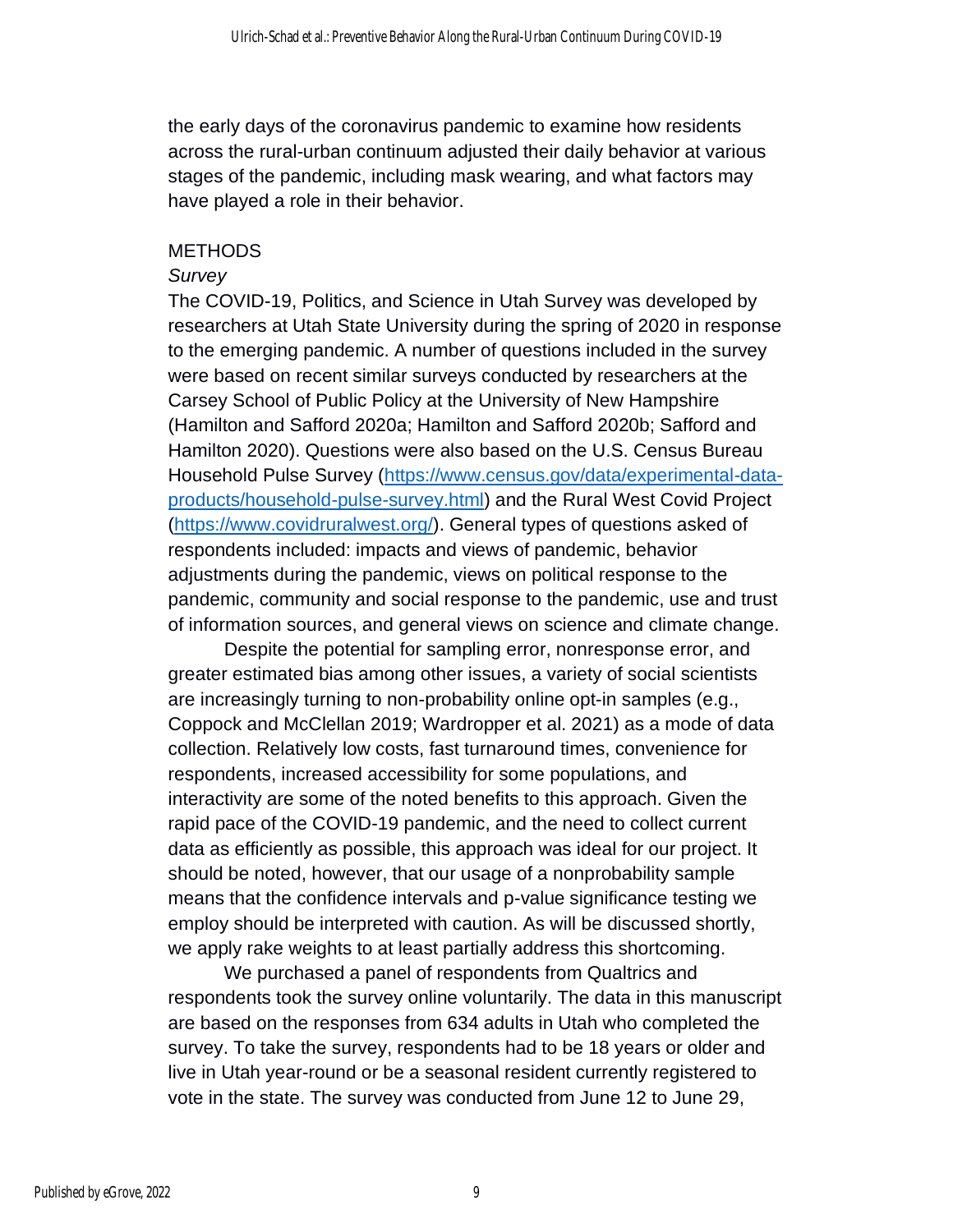2020, when cases were rising during the summer throughout the U.S. and in the midst of the first big spike in the state of Utah. Given this is a nonprobability sample and Qualtrics does not provide information on who the survey is sent to, we are unable to provide a response rate.

| Variable     | <b>Variable Categories</b>                     | <b>Unweighted</b><br><b>Sample</b> | <b>Secondary Data/</b><br>Weighted<br><b>Sample</b> |
|--------------|------------------------------------------------|------------------------------------|-----------------------------------------------------|
| Gender       | Male                                           | 39.6                               | 50.0                                                |
|              | Female                                         | 60.4                               | 50.0                                                |
| Age          | 18-34                                          | 31.1                               | 36.8                                                |
|              | 35-49                                          | 25.6                               | 27.4                                                |
|              | 50-64                                          | 20.4                               | 20.0                                                |
|              | $65+$                                          | 23.0                               | 15.8                                                |
| Formal       | <b>High School or Less</b>                     | 17.4                               | 32.2                                                |
| Education    | <b>Tech/Some College</b>                       | 32.3                               | 28.8                                                |
|              | College Graduate                               | 33.9                               | 28.9                                                |
|              | <b>Graduate School/ Professional</b><br>Degree | 16.5                               | 10.1                                                |
| Party        | Democrat                                       | 18.2                               | 9.4                                                 |
| Registration | Republican                                     | 42.4                               | 34.2                                                |
|              | Independent/Unaffiliated/Undeclared            | 37.0                               | 55.2                                                |
|              | Other                                          | 2.4                                | 1.2                                                 |
| Region       | <b>Northern</b>                                | 24.9                               | 25.2                                                |
|              | Salt Lake                                      | 38.7                               | 41.5                                                |
|              | Western                                        | 20.4                               | 21.9                                                |
|              | Southwest                                      | 12.7                               | 7.8                                                 |
|              | Eastern                                        | 3.3                                | 3.7                                                 |

Table 1: Frequency Distribution for Variables Used to Apply Rake Weights, Survey of Utah Adults (2020)

As shown in Table 1, our sample is somewhat biased towards female and Republican respondents. However, it is quite representative of our target population for age, education, and region. To ensure the data are more representative of Utah adults, we use iterative proportional fitting, or rake weights, by gender, age, education, party registration, and region of the state. Rake weighting, which uses variables for which the population distribution is known to iteratively adjust the weight for each case until the sample distribution matches with the population on the specified variables, performs well in comparison to more elaborate weighting options (Mercer, Lau, and Kennedy 2018). The data for gender, age, and education used to construct the weights are from the 2018 American Community Survey (ACS). The data for party registration in 2018 are from the State of Utah [\(https://voteinfo.utah.gov/current-voter-registration-statistics/\)](https://voteinfo.utah.gov/current-voter-registration-statistics/) and we use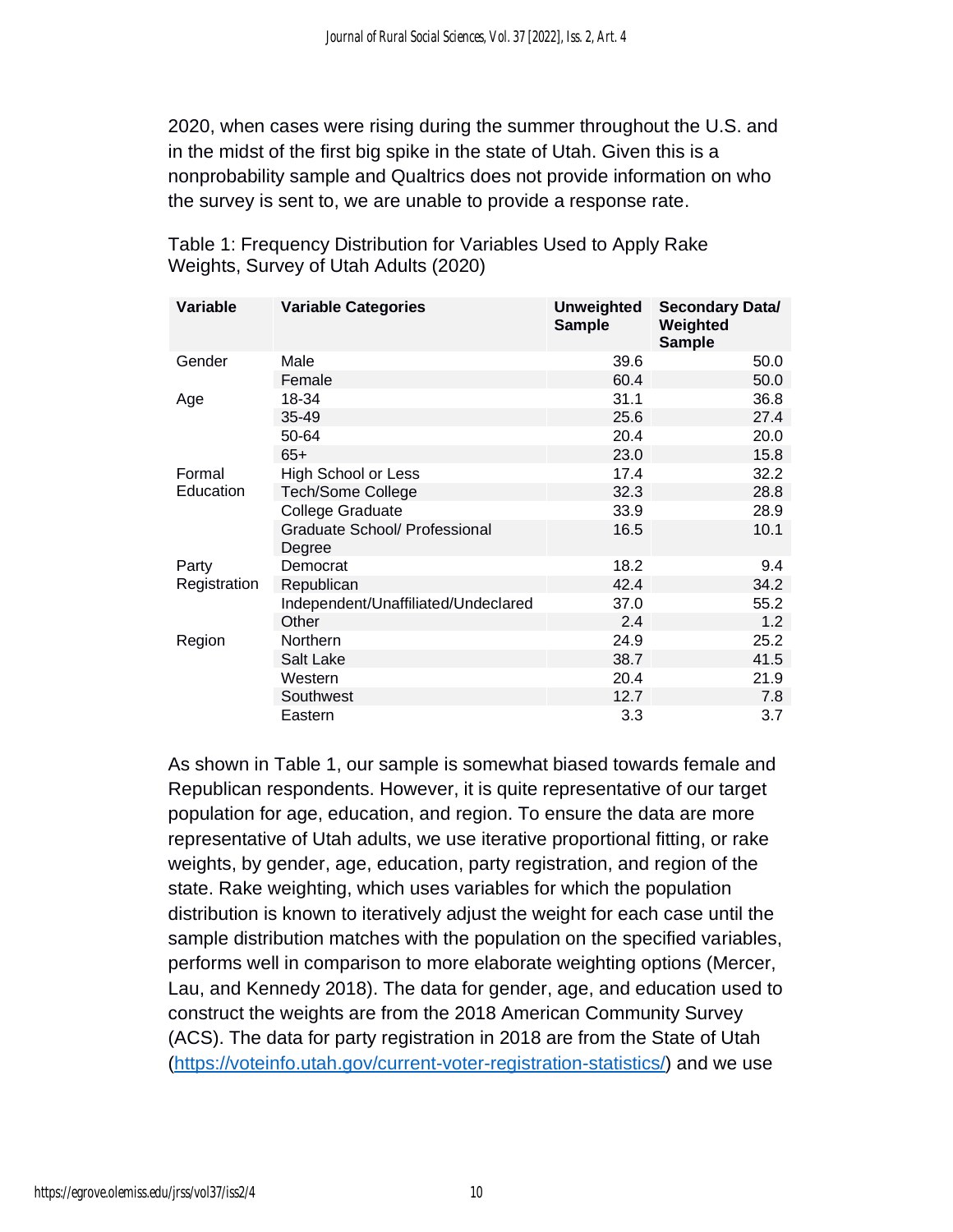regions outlined by the Utah Department of Health and Human Services [\(https://hs.utah.gov/soc-contact\)](https://hs.utah.gov/soc-contact).

#### *Multivariate Analysis*

*Independent variables*. We include a number of independent variables in our analysis given our theoretical interest in their relationship with behavior during the pandemic and as controls to represent place effects, COVID-19 impacts, attitudes related to the pandemic, and individual attributes. Table 2 includes the wording in the questionnaire for each of the independent variables, variable coding for the regression analysis, and frequency distributions.

For place effects, we include a subjective measure of *Rurality of residence* given our interest in how where someone lives is related to their behavior and attitudes during the pandemic. Rather than using USDA county-level typologies such as metro/nonmetro or rural-urban continuum codes, we use a respondent-derived category for a few reasons. First, counties in Utah are large and thus using reported residence at a smaller geographic scale provides greater variation for this variable and likely greater accuracy regarding resident experience. Some counties like Tooele for example are largely rural, but are classified as metropolitan because of their strong commuting ties with Salt Lake County (where Salt Lake City is located). Second, we also checked how respondents' classification of where they lived aligned with USDA metro/nonmetro codes, finding strong alignment. We found that 84.1 percent of those who considered themselves to live in a rural place were living in nonmetro counties according to the USDA. Similarly, 86.3 percent of those who classified their residence as urban or suburban were living in counties classified as metro by the USDA. We expect that rural residents of Utah will have made fewer adjustments to their daily life and be less likely to wear face coverings given national trends observed during the pandemic.

To assess respondents' perceived risks and impacts in relation to COVID-19 as other studies outlined above (e.g., Mueller et al. 2021; Calvillo et al. 2020), we include *Perceived risk, Overall well-being impact, Household job loss,* and *Know someone sick.* We expect those who perceived more risk and impacts to be more likely to make adjustments to daily life and wear masks. At the same time, we realize that those who may be most impacted (e.g., lower income, blue-collar workers) are likely less able to make certain types of changes given lower levels of flexibility in their work and other pursuits (e.g., transportation) (see Parker, Horowitz, and Minkin 2020).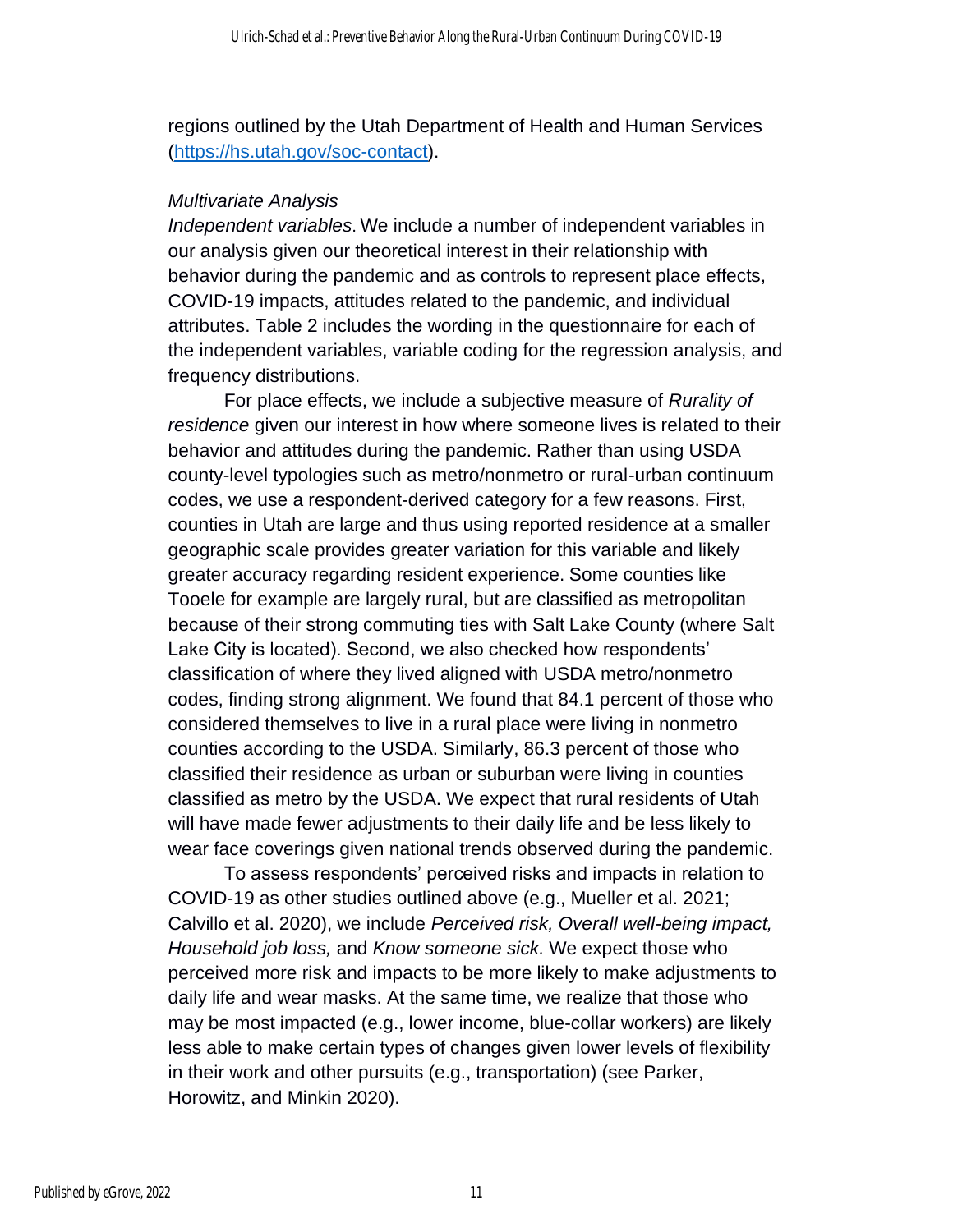We include four variables that assess attitudes in relation to the pandemic: *False optimism, Trust scientists, Trump response,* and *Trust CDC.* Hamilton and Safford (2021) found that a notable percentage (27 percent) of New Hampshire residents expressed false optimism about the pandemic, or unsupported belief that the pandemic had reached its apex or was never a major problem. We think that *False optimism* may have also been related to behavior during the pandemic in Utah, with those expressing higher levels being less likely to make adjustments to their daily behavior or wear masks. Work by Safford, Hamilton, and Whitmore (2017), has also indicated that trust in scientists and confidence in the federal government response were important to understand during the Zika pandemic. Subsequently, we think that those who have more trust in scientists would be more likely to adjust their behavior and wear masks, while those who think the federal government was responding too fast, would be less likely to make adjustments and wear masks. The federal government's response to pandemics has also been of interest in past studies (see Safford et al. 2017), but here we focus specifically on Trump, given much of the focus on what the federal government was doing to respond to the pandemic at the time of the survey was tied to him. Given the importance of the CDC during this pandemic in public perceptions about the response and how they have shifted (see Hamilton and Safford 2020a, 2020b, 2020c; McFadden et al. 2020), we include *Trust CDC*. We expect that those with higher levels of trust would be more likely to make daily behavior adjustments and wear masks.

Finally, for individual attributes, we include eight variables which existing literature has shown to be important in understanding or controlling for in many types of attitudes and behavior, including in relation to the COVID-19 pandemic (e.g., Algara et al. 2021; Johnson 2020; Quandt et al.): *Gender, Age, Education, Party, Religious, White, Hispanic/Latinx,* and *Class*. Given past research in general and in specifically in relation to the current pandemic, we expect female, younger, more educated, more liberal/Democrat, less religious, white, non-Hispanic/Latinx, and higher income individuals to have made more adjustments during the pandemic to their daily behavior and to wear face coverings more often in public places.<sup>1</sup> With regard to Hispanic/Latinx Utahans' in particular, they are less likely to be in the professional workforce (Harris 2019), which had more flexibility in where they did their work during the stay-at-home order advisory.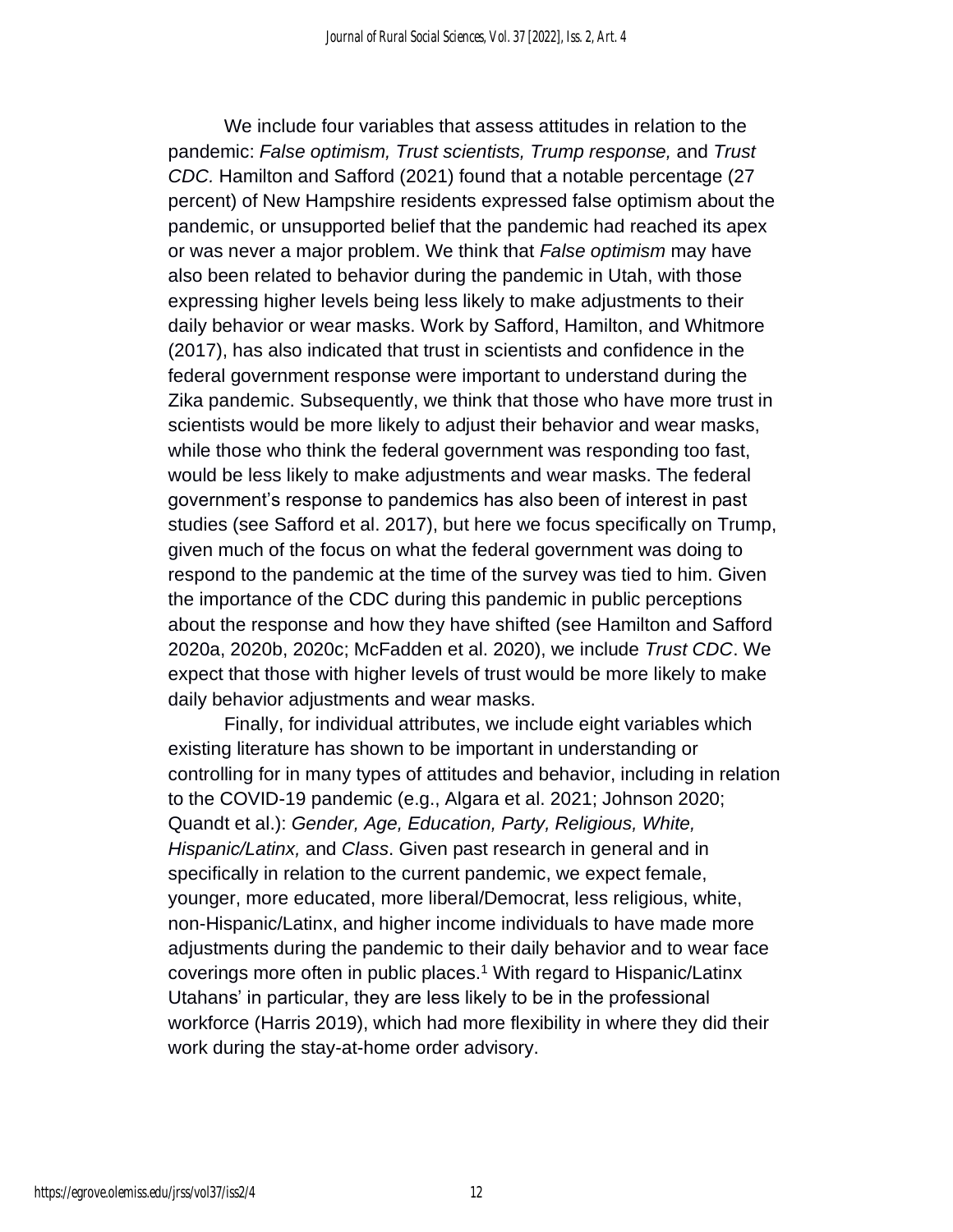#### Table 2: Independent Variable Descriptions with Codes and Summary Statistics, Survey of Utah Adults (2020)

| <b>Variable</b><br>Name (N)<br><b>Place Effects</b> | <b>Question Wording</b>                                                                                                                                                                                       | <b>Variable Coding (Weighted</b><br>Percentage)                                                                                                                                     |
|-----------------------------------------------------|---------------------------------------------------------------------------------------------------------------------------------------------------------------------------------------------------------------|-------------------------------------------------------------------------------------------------------------------------------------------------------------------------------------|
| Rurality of<br>residence<br>$(N=634)$               | What is it like where you<br>live?                                                                                                                                                                            | 1=urban (22.0%);2=suburban, mix,<br>other (55.9%); 3=rural (22.1%)                                                                                                                  |
|                                                     | <b>COVID-19 Perceived Risks and Impacts</b>                                                                                                                                                                   |                                                                                                                                                                                     |
| Perceived risk<br>$(N=634)$                         | How worried are you that<br>you, or someone in your<br>family, might become sick<br>with the coronavirus<br>(COVID-19) over the next<br>year?                                                                 | 0=don't know (1.2%); 1=not at all<br>(16.3%); 2=slightly (28.3%);<br>3=moderately (33.0%); 4=very<br>(21.2%)                                                                        |
| Overall well-<br>being impact<br>$(N=634)$          | Since the pandemic started,<br>in general, I feel like my<br>overall well-being has:                                                                                                                          | 1=improved (7.2%); 2=same, back<br>and forth (66.7%); 3=worse (26.3%)                                                                                                               |
| Household job<br>$loss (N=634)$                     | Have you, or has anyone in<br>your household,<br>experienced a loss of<br>employment income<br>because of the coronavirus<br>(COVID-19) pandemic?                                                             | 0=no (66.5%); 1=yes (33.5%)                                                                                                                                                         |
| Know<br>someone sick<br>$(N=634)$                   | Do you, or does anyone in<br>your household, personally<br>know someone who has<br>been sick with the<br>coronavirus (COVID-19)?                                                                              | 0=no/don't know/unsure (70.7%);<br>1=yes (29.3%);                                                                                                                                   |
| Attitudes Related to Pandemic                       |                                                                                                                                                                                                               |                                                                                                                                                                                     |
| False optimism<br>$(N=634)$                         | Which of the following<br>statements do you think is<br>more accurate, concerning<br>the coronavirus (COVID-19)<br>in the United States?                                                                      | Recoded: 0=realistic (worst yet to<br>come, don't know) (62.4%); 1=false<br>optimism/denial (worst behind us, not<br>a problem) (32.6%)                                             |
| <b>Trust scientists</b><br>$(N=632)$                | Do you agree or disagree<br>with the statement that<br>"Scientists adjust their<br>findings to get the answers<br>they want?"                                                                                 | Recoded: 1=strongly agree (11.8%);<br>$2 =$ somewhat agree (27.9%);<br>3=neutral/don't know (28.1%);<br>4=somewhat disagree (18.3%); 5=<br>strongly disagree (13.9%)                |
| Trump<br>Response<br>$(N=634)$                      | Generally speaking, do you<br>approve or disapprove of<br>the way President Trump is<br>handling the coronavirus<br>(COVID-19) situation?                                                                     | 1=strongly approve (21.0%); 2=<br>somewhat approve (24.7%);<br>3=neither, not sure, or don't know<br>(16.6%); 4=somewhat disapprove<br>$(11.7\%)$ ; 5= strongly disagree<br>(26.2%) |
| <b>Trust CDC</b><br>$(N=632)$                       | As a source of information<br>about the coronavirus<br>(COVID-19), would you say<br>that you trust, don't trust, or<br>are unsure about science<br>agencies such as the<br><b>Centers for Disease Control</b> | 0=do not trust (16.7%); 1=unsure<br>(24.7%); 3=trust (58.6%)                                                                                                                        |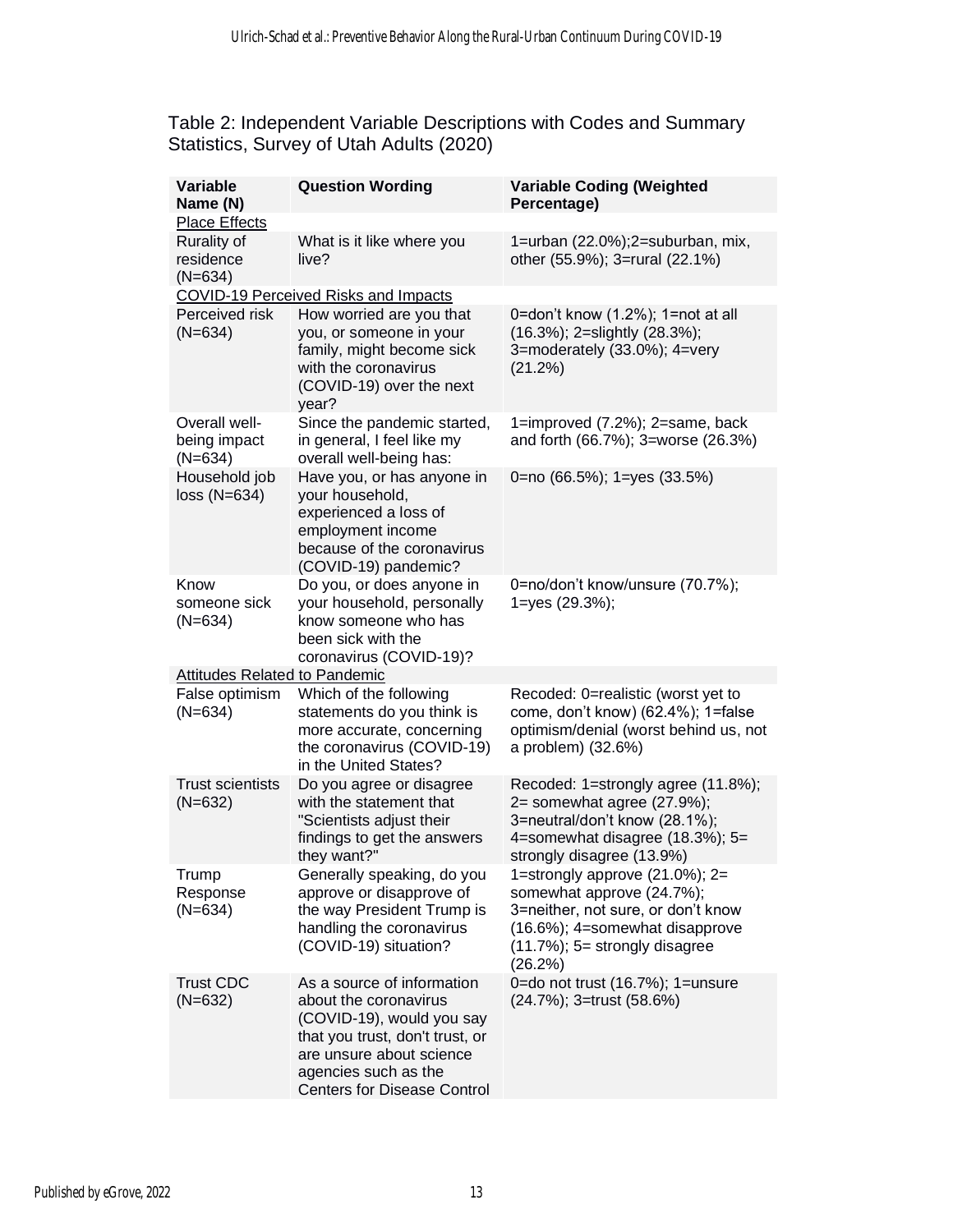|                              | (CDC) that study infectious<br>diseases?                                                                                                                            |                                                                                                                                          |  |  |  |  |  |
|------------------------------|---------------------------------------------------------------------------------------------------------------------------------------------------------------------|------------------------------------------------------------------------------------------------------------------------------------------|--|--|--|--|--|
| Individual Attributes        |                                                                                                                                                                     |                                                                                                                                          |  |  |  |  |  |
| Gender<br>$(N=631)$          | Which of the following best<br>describes your gender?                                                                                                               | 0=male (50%); 1=female (50.0%)                                                                                                           |  |  |  |  |  |
| Age (N=634)                  | What is your current age?                                                                                                                                           | Continuous (range=18-89)                                                                                                                 |  |  |  |  |  |
| Education<br>$(N=632)$       | What is the highest grade in<br>school or level of education<br>that you've completed and<br>got credit for?                                                        | Recoded: 1=high school or less<br>(32.2%); 2=some college/tech.<br>school (28.8%); 3=college graduate<br>(28.9%); 4=postgraduate (48.0%) |  |  |  |  |  |
| Party (N=634)                | Are you registered as a<br>Democrat, Independent,<br>Republican, or something<br>$else?^2$                                                                          | Recoded: 1=Democrat (8.7%);<br>2=Independent/Unaffiliated/Other/Not<br>registered (57.8%); 3=Republican<br>(33.5%)                       |  |  |  |  |  |
| Religious<br>$(N=634)$       | To what level, do you<br>consider yourself to be<br>religious?                                                                                                      | Recoded: 1=Not religious/don't know<br>(25.5%); 2=Slightly (18.6%);<br>3=Moderately (22.5%); 4=Very<br>(33.5%)                           |  |  |  |  |  |
| Race (N=634)                 | What is your race? Please<br>select all that apply.                                                                                                                 | Recoded: 0=non-white (9.7%);<br>1=white (full or partial) (90.3%)                                                                        |  |  |  |  |  |
| Hispanic/Latinx<br>$(N=634)$ | Are you of Hispanic, Latino,<br>or Spanish origin?                                                                                                                  | 0=No (89.8%); 1=yes (10.2%)                                                                                                              |  |  |  |  |  |
| Class (N=634)                | People sometimes describe<br>themselves as belonging to<br>the working class, the<br>middle class, or the upper<br>or lower class. To which<br>class do you belong? | 1=lower (8.4%); 2=working (25.1%);<br>3=lower middle (37.6%); 4=upper<br>middle (26.3%); 5=upper class<br>(2.7%)                         |  |  |  |  |  |

*Dependent variables – Preventive behaviors during the pandemic*. We use three dependent variables to examine Utahan' adoption of preventive behaviors during the COVID-19 pandemic in June of 2020, *Behavior during stay-at-home advisory, Behavior after stay-at-home advisory,* and *Current mask usage*. First, respondents were asked: "Did you change your daily routine in any way when staying at home was strongly advised (mid-March to mid-May) specifically because of the coronavirus (COVID-19)?" Response options included:

- No changes in my daily routine (1)
- Minor changes only, such as washing hands more often (2)
- Major changes, such as cancelling planned trips or going out less often (3)

Second, they were asked: "Now that staying at home is no longer strongly advised, how much has your daily routine changed compared to the situation before the coronavirus (COVID-19)?"

• No changes in my daily routine and/or they are back to my pre-COVID lifestyle (1)

• Minor changes only, such as washing hands more often (2)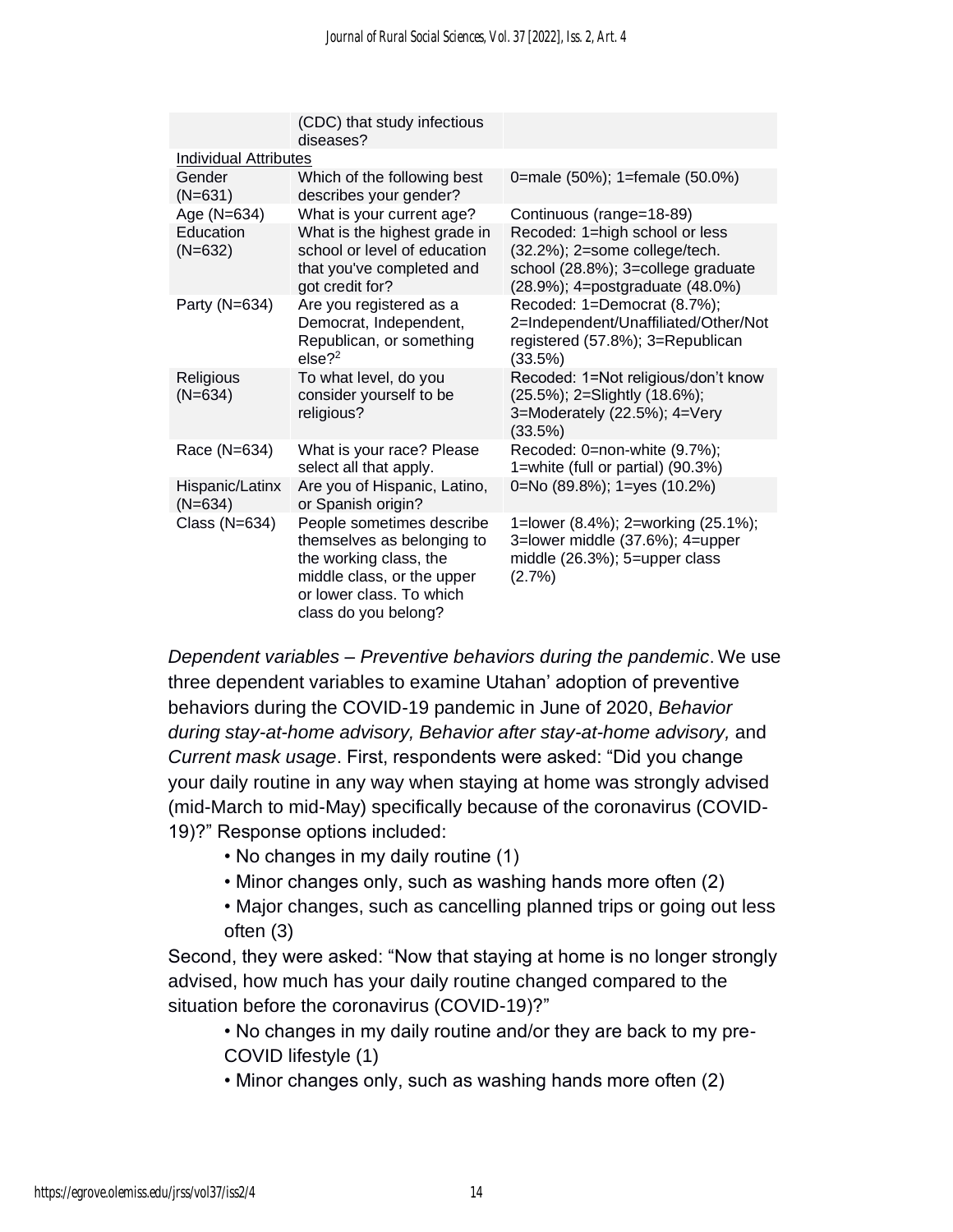• Major changes, such as cancelling planned trips or going out less often (3)

Finally, survey respondents were asked about face mask usage with this question: "What best describes your current or intended usage of a face mask (covering mouth and nose) when going out in public places (e.g., grocery store, restaurant, park, etc.)?"

- I never use a face mask in public places (1)
- I sometimes use a face mask in public places (2)
- I always use a face mask when out in public unless I am outside and can maintain social distance (3)
- I always use a face mask in public places (4)

We start by examining how daily behavior during and after the stay-athome advisory and mask wearing vary along the rural-urban continuum in Utah. Given that each of our three dependent variables were measured using scales, we use ordered logistic regression models to examine how various factors, including respondents' place of residence, played a role in their behavior in response to the emerging COVID-19 pandemic during the summer of 2020.<sup>3</sup> We tested the parallel lines assumption underlying ordered logistic regression, finding that one of our three (*Current mask usage*) dependent variables did fail, meaning there is a difference in the coefficients between models (e.g., the relationship between each pair of outcome groups is not the same). We subsequently test an alternative modeling strategy for this dependent variable (gotologit2).

# FINDINGS

# *Utahans' Preventive Behavior During the Pandemic*

Table 3 provides data regarding how respondents answered questions measuring the three dependent variables overall and by residence type. For each, there were overall statistically significant, but small, differences in preventive behaviors by residence type. The key takeaway is that rural residents were less likely to use preventive behaviors. Notably, they were most likely to make no changes/never use each preventive behavior and the least likely to make major changes/always use masks.

While presenting some of the same data as shown in Table 3, Figure 1 visually highlights the differences between rural and other Utahans with regards to adopting no preventive behaviors. Notably, rural Utahans were significantly more likely to make no changes to their daily routine during the stay-at-home advisory and after the stay-at-home advisory ended, and this gap between rural and other residents grew as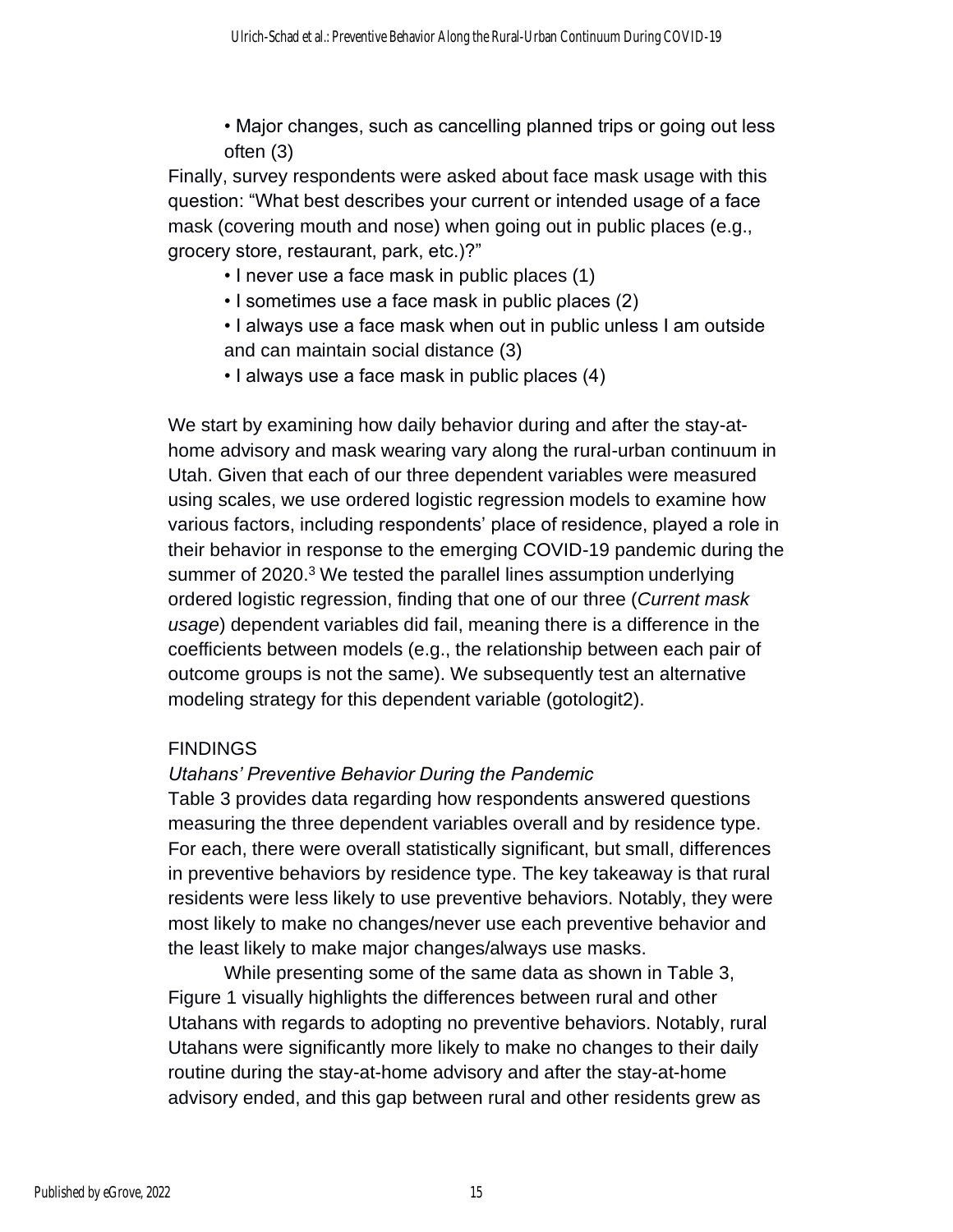Table 3: Weighted Percentage of Respondents Reporting Each Behavior During the COVID-19 Pandemic, by Residence Type, Survey of Utah Adults (2020)

| <b>Variable</b><br>(N)                                                         | Level of<br><b>Change/Use</b>    | Overall [CI]         | <b>Rural [CI]</b>    | Suburban<br>[C]      | Urban [CI]             |
|--------------------------------------------------------------------------------|----------------------------------|----------------------|----------------------|----------------------|------------------------|
| Behavior<br>Change<br>During<br>Stay-at-<br>Home<br>Advisory<br>$(N=634)^*$    | No Change                        | 11.7<br>[8.9, 15.2]  | 22.9<br>[15.2, 32.9] | 7.5 [4.9,11.5]       | 11.1<br>$[6.0 - 19.7]$ |
|                                                                                | Minor<br>Change                  | 23.1<br>[19.4,27.2]  | 26.2<br>[18.5, 35.6] | 21.0<br>[16.4, 26.5] | 25.1<br>[17.1, 35.1]   |
|                                                                                | Major<br>Change                  | 65.2<br>[60.6, 69.6] | 50.9<br>[41.1,60.7]  | 71.5<br>[65.6, 76.7] | 63.8<br>[53.0, 73.4]   |
| <b>Behavior</b><br>Change<br>After Stay-<br>at-Home<br>Advisory<br>$(N=634)^*$ | No Change                        | 18.0<br>[14.5, 22.1] | 34.3<br>[25.3, 44.7] | 14.5<br>[10.4, 19.9] | 10.6<br>[6.0, 18.0]    |
|                                                                                | Minor<br>Change                  | 42.2<br>[37.5, 47.0] | 36.1<br>[27.4, 45.9] | 43.6<br>[37.5, 49.8] | 44.7<br>[33.9, 56.0]   |
|                                                                                | Major<br>Change                  | 39.8<br>[35.3, 44.5] | 29.5<br>[21.5, 39.0] | 41.9<br>[36.0, 48.1] | 44.8<br>[34.1, 55.9]   |
| Current<br>Mask<br>Usage<br>$(N=634)^*$                                        | Never Use                        | 15.4<br>[11.9, 19.6] | 27.1<br>[18.9, 37.2] | 12.1<br>[8.0, 17.7]  | 11.9<br>[6.1, 22.0]    |
|                                                                                | Sometimes<br>Use                 | 32.3<br>[28.0, 36.8] | 37.1<br>[28.3, 46.9] | 32.1<br>[26.7, 38.1] | 27.7<br>[19.0, 38.6]   |
|                                                                                | Always Use,<br>Except<br>Outside | 21.0<br>[17.3, 25.2] | 12.4<br>[7.6, 19.5]  | 21.7<br>[17.0, 27.3] | 27.7<br>[18.7, 39.0]   |
|                                                                                | Always Use,<br>Even Outside      | 31.4<br>[27.2, 35.9] | 23.4<br>[15.8, 33.3] | 34.1<br>[28.7, 40.0] | 32.6<br>[23.3, 43.5]   |

Note: \* indicates an overall significant difference by residence type (p<.05); CI=95% confidence intervals.

the pandemic progressed. Rural Utahans were also significantly more likely to never wear masks in public.

# *Relationships between Preventive Behaviors and Other Factors* Tables 4 and 5 show the ordered logistic regressions of *Behavior during stay-at-home advisory* (1=no changes, 3=major changes)*, Behavior after stay-at-home advisory* (1=no changes, 3=major changes)*,* and *Current mask usage* (1=never wear, 4=always wear) on place effects, COVID-19 perceived risks and impacts, attitudes related to the pandemic, and individual respondent characteristics. Analysis of our data indicate that while *Rurality of residence* was not a significant predictor during the stay-at-home advisory, it was afterwards, and it was an important predictor of mask usage at the time (just under the p<.05 threshold of statistical significance, but under  $p < 10$  at  $p = 065$ ). Those who lived in more rural places were less likely to make changes and wear masks even when accounting for a variety of factors such as impacts, attitudes, and even political party.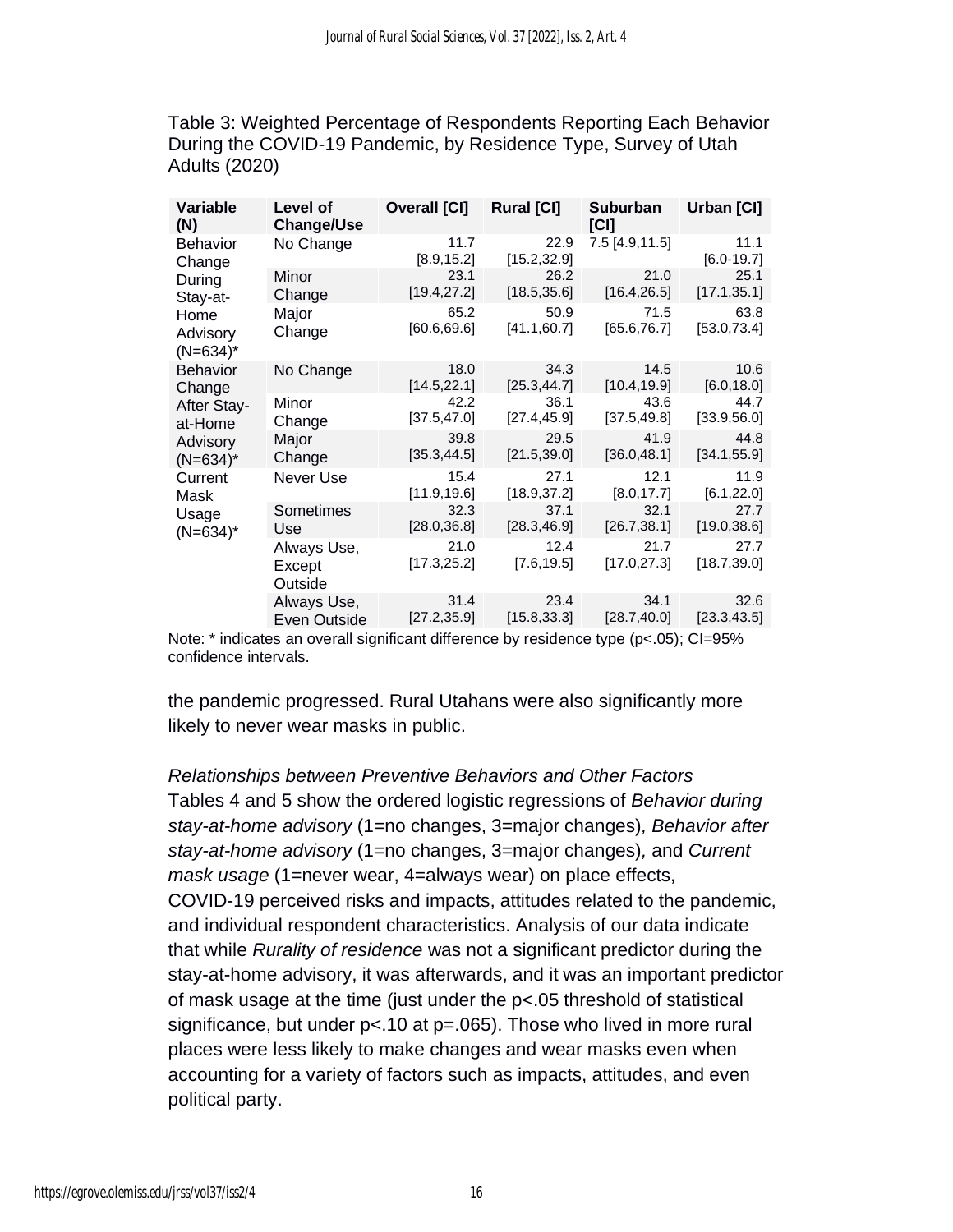Figure 1: Weighted Percentage of Respondents Using No Preventive Behaviors During the COVID-19 Pandemic, by Residence Type, Survey of Utah Adults (2020)



With regard to COVID-19 perceived risks and impacts, *Perceived risk* was the most consistent predictor of adopting preventive behaviors. Those who were more worried that they or their family might contract the virus were also significantly more likely to change their behavior during the stay-athome advisory and after it, and to wear their masks. Those who felt their overall well-being was impacted were also more likely to have made changes to their daily life during April of last year. Those who had lost their job, or had someone in their household lose employment because of the pandemic, were significantly more likely to make changes to their everyday behavior in the early days of the pandemic, but not once the stay-at-home advisory was lifted.

In terms of pandemic-related attitudes, we find that *False optimism* and *Trump response* were most consistently related to adopting preventive behaviors. Those who were more realistic about the course of the pandemic were more likely to make changes after the advisory was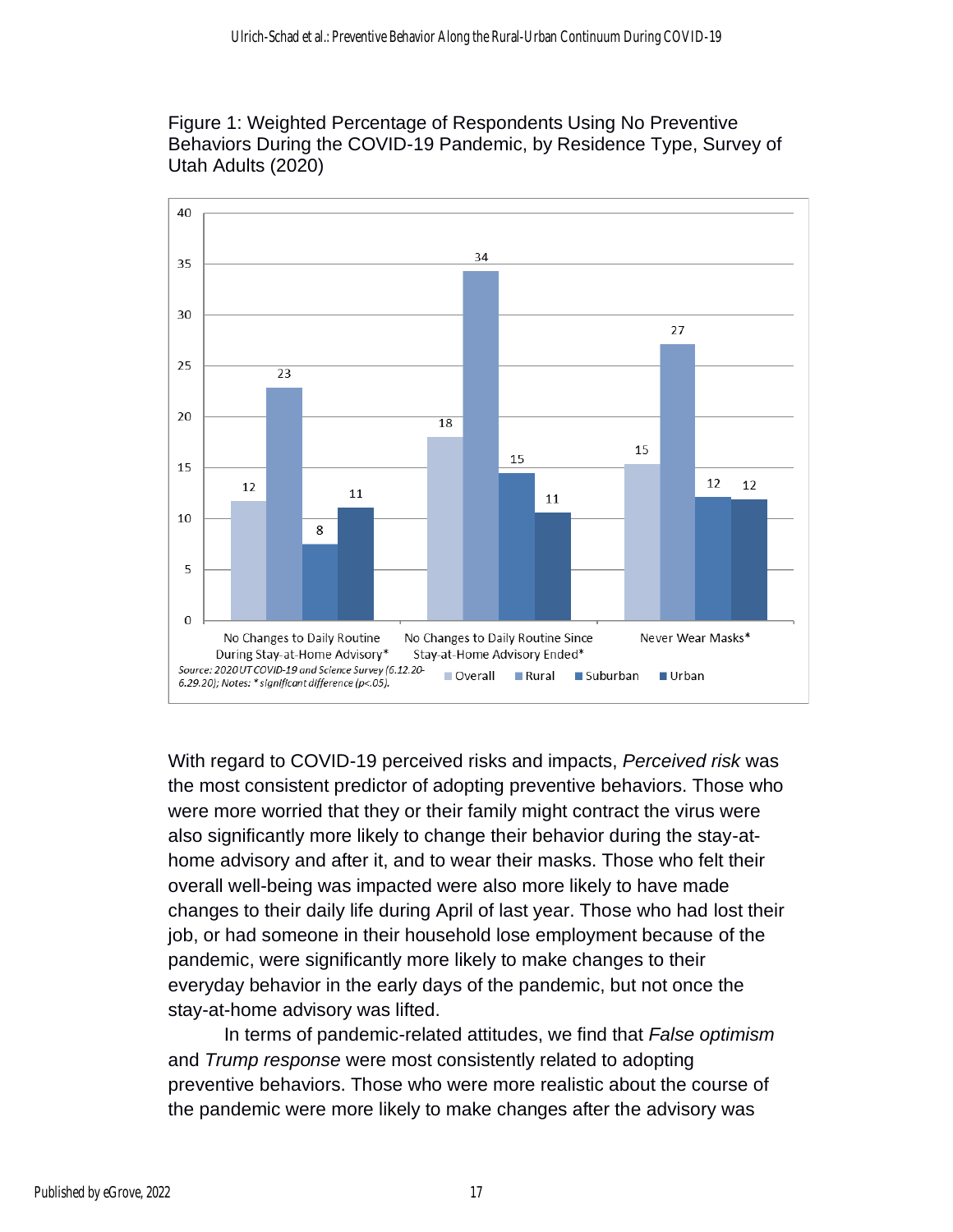Table 4: Predictors of Behavior During and After Stay-At-Home Advisories, Coefficients from Weighted Ordered Logistic Regressions, Survey of Utah Adults (2020)

|                                       |                                 | <b>Behavior During</b><br><b>Stay-At-Home</b><br><b>Advisory</b> |         | <b>Behavior After</b><br><b>Stay-At-Home</b><br><b>Advisory</b> |         |  |
|---------------------------------------|---------------------------------|------------------------------------------------------------------|---------|-----------------------------------------------------------------|---------|--|
| Variable Category                     | Independent<br>Variables        | Coef.                                                            | P-value | Coef.                                                           | P-value |  |
| <b>Place Effects</b>                  | <b>Rurality of</b><br>residence | $-216$                                                           | .253    | $-426$                                                          | .014    |  |
| COVID-19                              | Perceived risk                  | .556                                                             | .000    | .722                                                            | .000    |  |
| <b>Perceived Risks</b><br>and Impacts | Overall well-<br>being impact   | .808                                                             | .001    | .331                                                            | .103    |  |
|                                       | Household job<br>loss           | .263                                                             | .360    | .551                                                            | .026    |  |
|                                       | Know someone<br>sick            | .683                                                             | .006    | .390                                                            | .084    |  |
| Attitudes Related to                  | False optimism                  | $-229$                                                           | .356    | $-580$                                                          | .012    |  |
| the Pandemic                          | <b>Trust scientists</b>         | $-0.003$                                                         | .977    | .046                                                            | .629    |  |
|                                       | Trump response                  | .238                                                             | .019    | .229                                                            | .010    |  |
|                                       | <b>Trust CDC</b>                | .064                                                             | .692    | .018                                                            | .913    |  |
| <b>Individual Attributes</b>          | Gender                          | .136                                                             | .620    | .516                                                            | .022    |  |
|                                       | Age                             | $-0.010$                                                         | .135    | .006                                                            | .285    |  |
|                                       | Education                       | .033                                                             | .801    | .205                                                            | .073    |  |
|                                       | Party (Democrat<br>base)        |                                                                  |         |                                                                 |         |  |
|                                       | Independent                     | .182                                                             | .571    | .034                                                            | .910    |  |
|                                       | Republican                      | .378                                                             | .278    | .207                                                            | .548    |  |
|                                       | Religious                       | .033                                                             | .743    | .138                                                            | .146    |  |
|                                       | Race                            | .632                                                             | .174    | .156                                                            | .687    |  |
|                                       | Ethnicity                       | $-0.608$                                                         | .198    | .335                                                            | .440    |  |
|                                       | <b>Class</b>                    | .334                                                             | .029    | .344                                                            | .002    |  |
| <b>Model Statistics</b>               | <b>F</b> Statistic              | 3.33                                                             | .000    | 9.30                                                            | .000    |  |
|                                       | Estimation<br>Sample            | 627                                                              |         | 626                                                             |         |  |

Note: Those variables that are bolded meet the p<.05 threshold or better.

lifted and to wear masks in public places. Those with *False optimism* were less likely to do those behaviors. Also, those who approved of how former President Trump was handing the COVID-19 pandemic were less likely to make changes to their daily behavior during and after the stay-at-home advisory and wear masks. Those who trust scientific agencies like the CDC for information about the coronavirus were also more likely to be mask-wearers in public during the earlier days of the pandemic.

Finally, females were more likely to adjust their daily behavior after the advisory ended than males. Those with higher formal educational achievement were also more likely to make daily behavioral modifications after the advisory was lifted (p<.10), and they were more likely to wear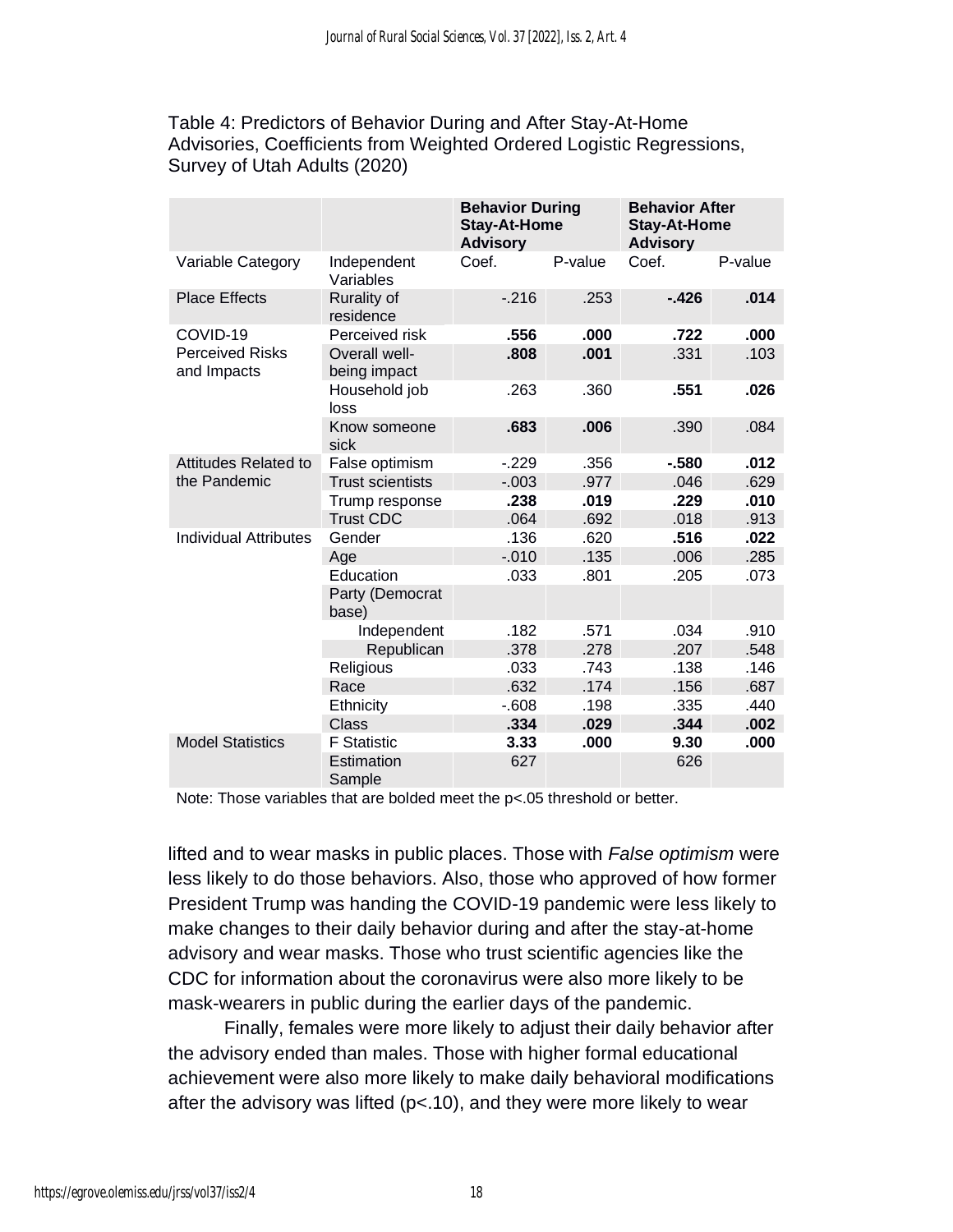Table 5: Predictors of Mask Usage, Coefficients from Weighted Ordered Logistic Regression Using Partial Proportional Odds Models, Survey of Utah Adults (2020)

|                                                      |                                 | <b>Cutpoint 1</b> |                | <b>Cutpoint 2</b> |                | <b>Cutpoint 3</b> |             |
|------------------------------------------------------|---------------------------------|-------------------|----------------|-------------------|----------------|-------------------|-------------|
| Variable<br>Category                                 | Independent<br>Variables        | Coef.             | $P -$<br>value | Coef.             | $P -$<br>value | Coef.             | P-<br>value |
| <b>Place Effects</b>                                 | <b>Rurality of</b><br>residence | $-.301$           | .065           | $-.301$           | .065           | $-.301$           | .065        |
| COVID-19<br>Perceived<br><b>Risks and</b><br>Impacts | Perceived<br>risk               | .948              | .000           | .817              | .000           | .353              | .003        |
|                                                      | Overall well-<br>being          |                   |                |                   |                |                   |             |
|                                                      | impact                          | $-0.153$          | .691           | $-.022$           | .918           | $-.402$           | .078        |
|                                                      | Household<br>job loss           | .390              | .292           | .382              | .150           | $-.336$           | .206        |
|                                                      | Know<br>someone                 |                   |                |                   |                |                   |             |
|                                                      | sick                            | $-.023$           | .955           | .061              | .813           | .405              | .100        |
| <b>Attitudes</b><br>Related to the                   | False<br>optimism               | $-.346$           | .365           | $-.762$           | .003           | $-.119$           | .681        |
| Pandemic                                             | <b>Trust</b><br>scientists      | .266              | .196           | $-.083$           | .409           | .129              | .219        |
|                                                      | Trump<br>response               | .135              | .409           | .299              | .001           | $-.017$           | .854        |
|                                                      | <b>Trust CDC</b>                | .568              | .033           | .520              | .002           | .043              | .807        |
| Individual                                           | Gender                          | .151              | .492           | .151              | .492           | .151              | .492        |
| <b>Attributes</b>                                    | Age                             | .009              | .123           | .009              | .123           | .009              | .123        |
|                                                      | Education                       | .327              | .005           | .327              | .005           | .327              | .005        |
|                                                      | Party                           |                   |                |                   |                |                   |             |
|                                                      | Democrat                        | .000              | .154           | .000              | .006           | .000              | .009        |
|                                                      | Independent                     | .230              | .719           | $-0.577$          | .166           | .330              | .315        |
|                                                      | Republican                      | .278              | .693           | $-0.753$          | .087           | .063              | .866        |
|                                                      | Religious                       | .308              | .029           | .111              | .289           | $-0.136$          | .184        |
|                                                      | Race                            | $-.117$           | .742           | $-.117$           | .742           | $-.117$           | .742        |
|                                                      | Ethnicity                       | .070              | .827           | .070              | .827           | .070              | .827        |
|                                                      | Class                           | .157              | .383           | .191              | .135           | $-.117$           | .392        |
| Model                                                | <b>F</b> Statistic              |                   |                |                   |                |                   | 4.74 (.000) |
| <b>Statistics</b>                                    | Estimation<br>Sample            |                   |                |                   |                |                   | 627         |

Note: Those variables that are bolded meet the p<.05 threshold or better. The variables that meet the parallel lines assumption are italicized.

masks in public places. Those in higher perceived classes were more likely to adjust their behaviors during and after the stay-at-home advisories. Democrats and those more religious were also more likely to wear masks. Other individual attributes were not significant.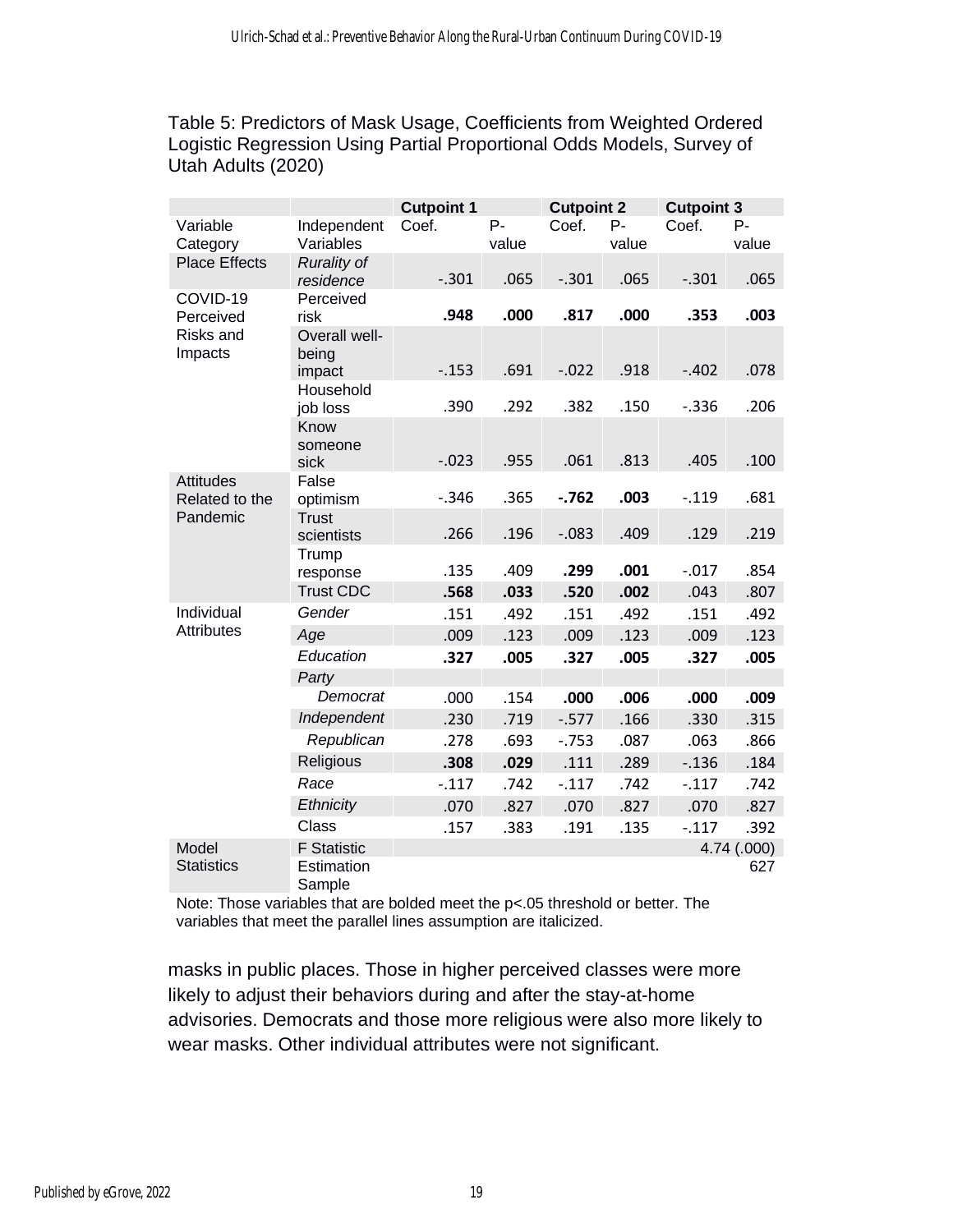### **DISCUSSION**

During April of 2020 when the coronavirus was largely spreading uncontrolled throughout many parts of the U.S., and Utah's Governor Herbert had declared a state of emergency and stay-at-home advisory, the majority of Utahans made adjustments to their everyday behavior to help protect themselves, their families, and their neighbors. However, those living in more rural places were much less likely to do so, perhaps in part a result of the leniency in the state-level directives and the lower COVID-19 rates in rural places at the time. We find that over the course of the pandemic, rurality became an increasingly important factor in determining behavior change in relation to the pandemic. While rural residents of Utah were more likely than their suburban and urban counterparts to make no or few behavior changes when the stay-at-home advisory was in place, gaps increased when the stay-at-home advisory was lifted - even when accounting for impacts of the pandemic and other often important factors like risk perceptions, views of science, political party, and age. Mask usage was relatively high among Utahans in public places last June. Only 15.4 percent were never wearing them – although the differences between rural versus suburban and urban places was stark and statistically significant, with 27.1 percent of rural residents reporting never wearing masks.

Perceiving less risk from the virus, believing former President Trump was doing a good job addressing the pandemic, having false optimism about the pandemic, having a lower level of formal education, and being from a lower perceived economic class were all somewhat consistent predictors (or near predictors) of being less likely to make daily behavior changes and/or wear masks in our multivariate models. Perceived risk to individual respondents and their families was a significant factor for all three dependent variables assessing respondents' behavior. As other research would suggest (Duong et al. 2021; Niepel et al. 2020), those who perceived more risks were also more likely make adjustments to their daily behavior during the stay-at-home advisory, after it, and to wear masks more often in public places. This finding suggests that better communication about the risks of such health concerns for some segments of the population may induce behavior change. We find that Utahans who approved of how former President Trump was handing the pandemic were less likely to change their daily behavior during and after the stay-at-home advisory. Shao and Hao (2021) also found that support of former President Trump, specifically their favoring him as the presidential candidate, was related to lower levels of support for mitigation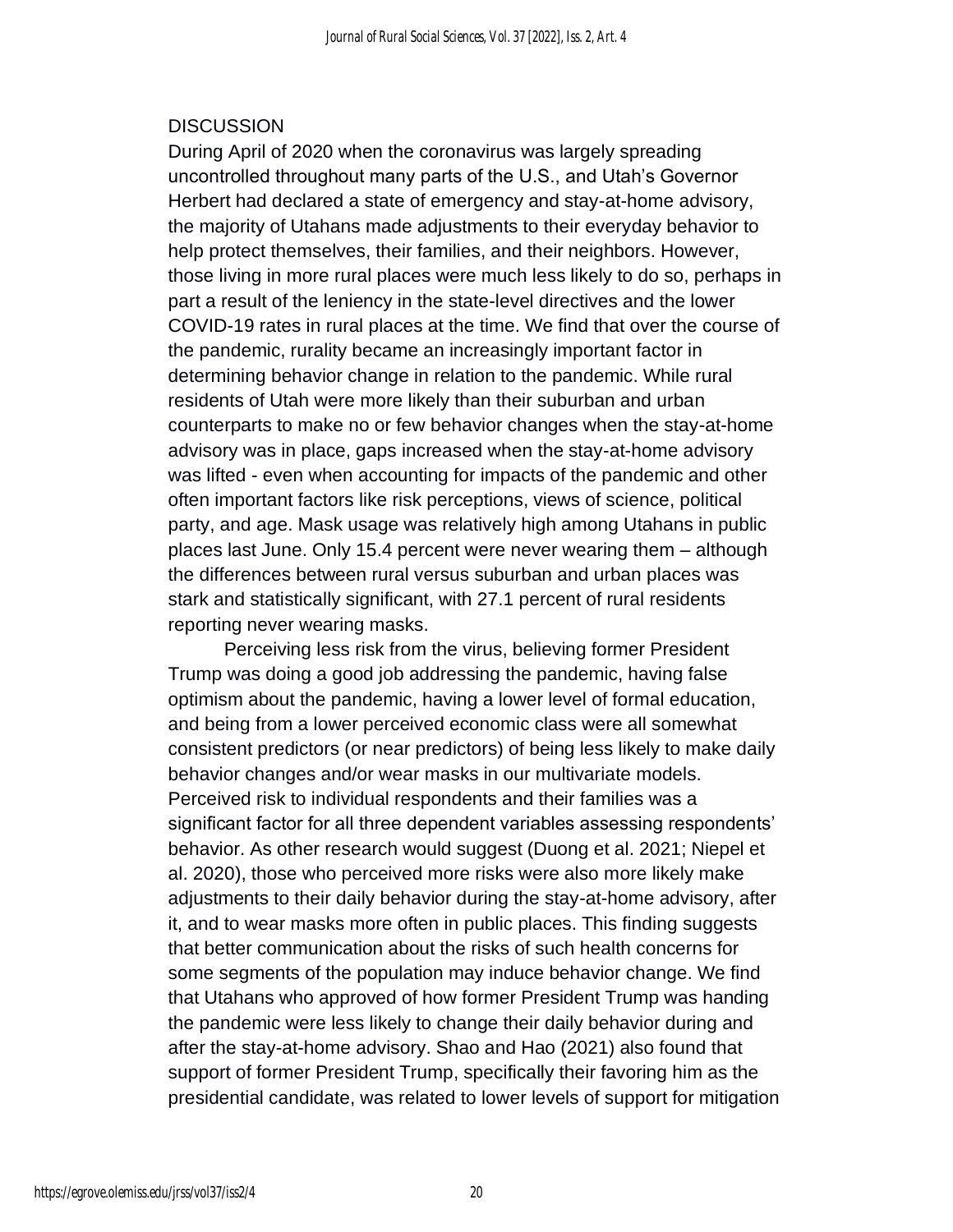measures. Albrecht (2021) finds that in counties where more residents voted for Trump, COVID-19 case rates were higher, implying that fewer residents were using preventive behaviors or had greater risks to the disease. Thus, in this case, our research aligns with other emerging studies on COVID-19 related behavior.

While attitudes are not always predictors of behavior (Ajzen and Fishbein 2005), inspired by recent research from Hamilton and Safford (2021), we examined whether false optimism played a role in behavior change, finding it did matter after the stay-at-home advisory was lifted and in mask wearing. In the earlier days of the pandemic, Utahans' were likely less polarized and views were less set regarding what the future of the pandemic would look like. As the pandemic became increasingly polarized (Allcott et al. 2020; Green et al. 2020; Hamilton and Safford 2021; Hill et al. 2020a), false optimism played an increasingly important role in relation to behavior. Again, our findings suggest that more effective communication about the real risks of the virus to some segments of the population may lead to more realistic views about the reality of the pandemic. However, the proliferation of misinformation will make this challenging.

Education was also important in predicting behavior after the stayat-home advisory and for mask wearing. As literature would suggest (Bourassa et al. 2020), those with more education were more likely to make such adjustments. This finding points to the importance of having an educated populace that understands the scientific process. Finally, and linked to education levels, perceived economic class was a significant predictor of making daily behavior changes both during and after the stayat-home advisory. Higher class individuals were more likely to make such changes. This likely relates to the types of jobs that higher class individuals are more apt to have which are more likely to allow for teleworking (Parker et al. 2020).

While we did find that support for how former President Trump was handling the pandemic had a strong relationship with some preventive behaviors, a striking finding in our data is the limited statistical significance of political party in our ordinal logistic regression models. Other research focused on the coronavirus and understanding behavior and attitudes in relation to it have generally found that political party is an important predictor (e.g., Calvillo et al. 2020; Allcott et al. 2020; de Bruin et al. 2020; Hamilton and Safford 2021). Even when using alternate coding of the political party registration question (e.g., removing the not registered rather than including with the Independent/Unaffiliated) and other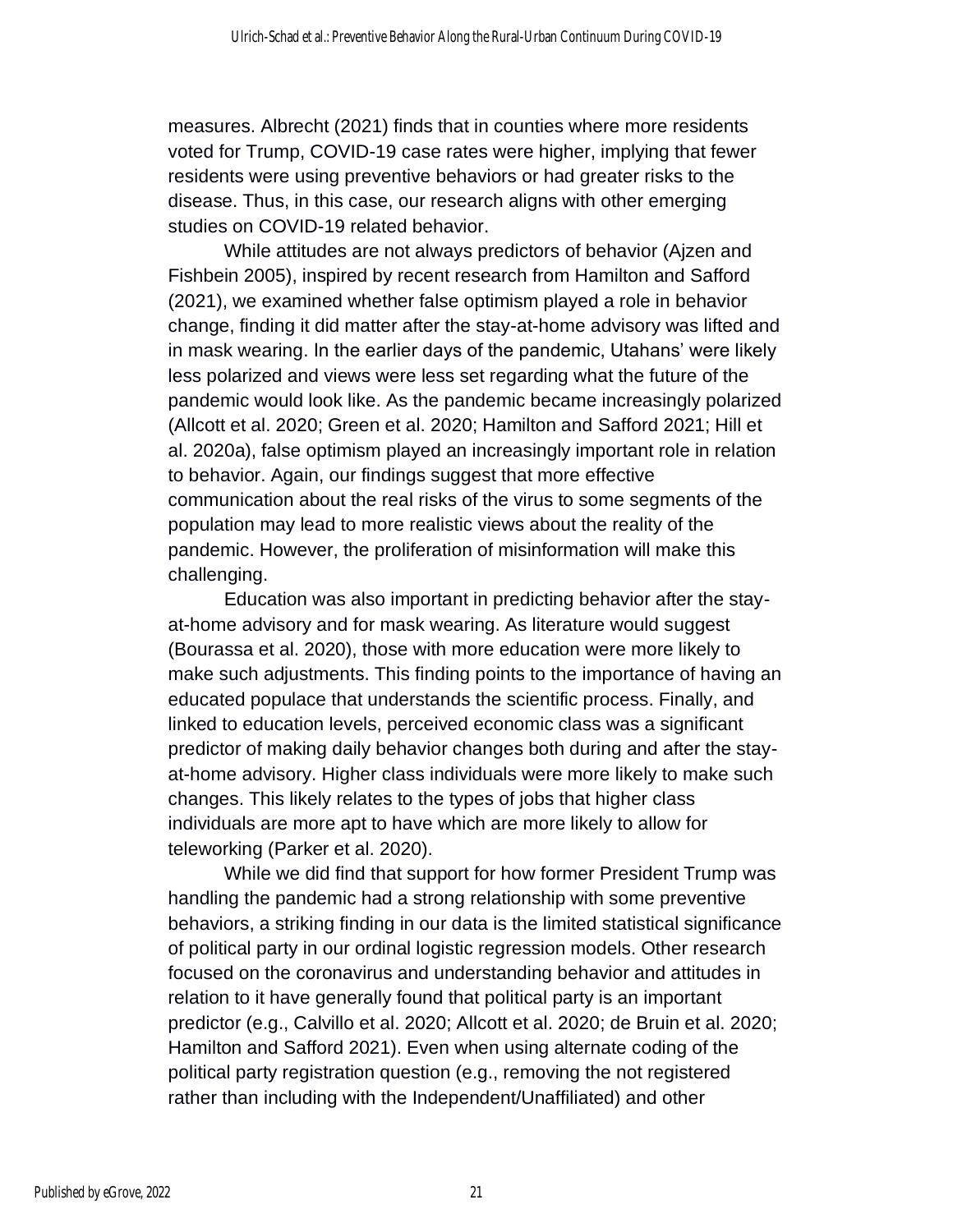partisanship measurements (e.g., political identity or party affiliation), we find no difference in our results. We expect that other variables may be accounting for political party, and even be alluding to why party matters. Specifically, there may be important differences between Republicans in Utah that supported former President Trump and those who did not. Future research could also examine more closely whether there is more false optimism for Republicans, and more trust in science and in the CDC for Democrats in Utah. Future research should continue to tease apart these factors in relation to this particular pandemic.

#### **CONCLUSION**

Over the course of the COVID-19 pandemic, there has been limited information available about how rural people and places in the U.S. are reacting and why. This article is building upon an emerging body of literature seeking to do so. This is incredibly important given the vulnerabilities of many rural people and places and the differences and connections between rural and urban parts of the U.S. Furthermore, we are now seeing a new vulnerability emerging with a widening gap between rural and urban places regarding vaccinations (Chapman 2021), which will be important to address in order to address the pandemic and issues of health equity. As the pandemic has progressed, rural places have not been immune to the spread of the virus and the behaviors we asked about in our survey matter with regard to the health and well-being of rural people and communities.

There are some limitations to the data we collected that we would like to mention. First, although we used rake weights to adjust our sample to make it more similar on some characteristics to our target population, this is a nonprobability sample that was collected through an online Qualtrics sample. While some have noted the benefits to using such online panels (see, for example, Wardropper et al. 2021), there are also important limitations to note, including the potential for limited representativeness of respondents, for example. We also focused only on the state of Utah, which is not representative of all of the rural U.S. Also, the data are cross-sectional, meaning that drawing conclusions about causality should be done with caution. We also asked respondents about preventive behavior from the past, meaning our measures could be susceptible to social desirability bias and/or respondents' may have difficulty accurately remembering how they behaved in the past.

Longitudinal work on the impacts of the COVID-19 pandemic in rural areas will be essential. We plan to continue our work in Utah by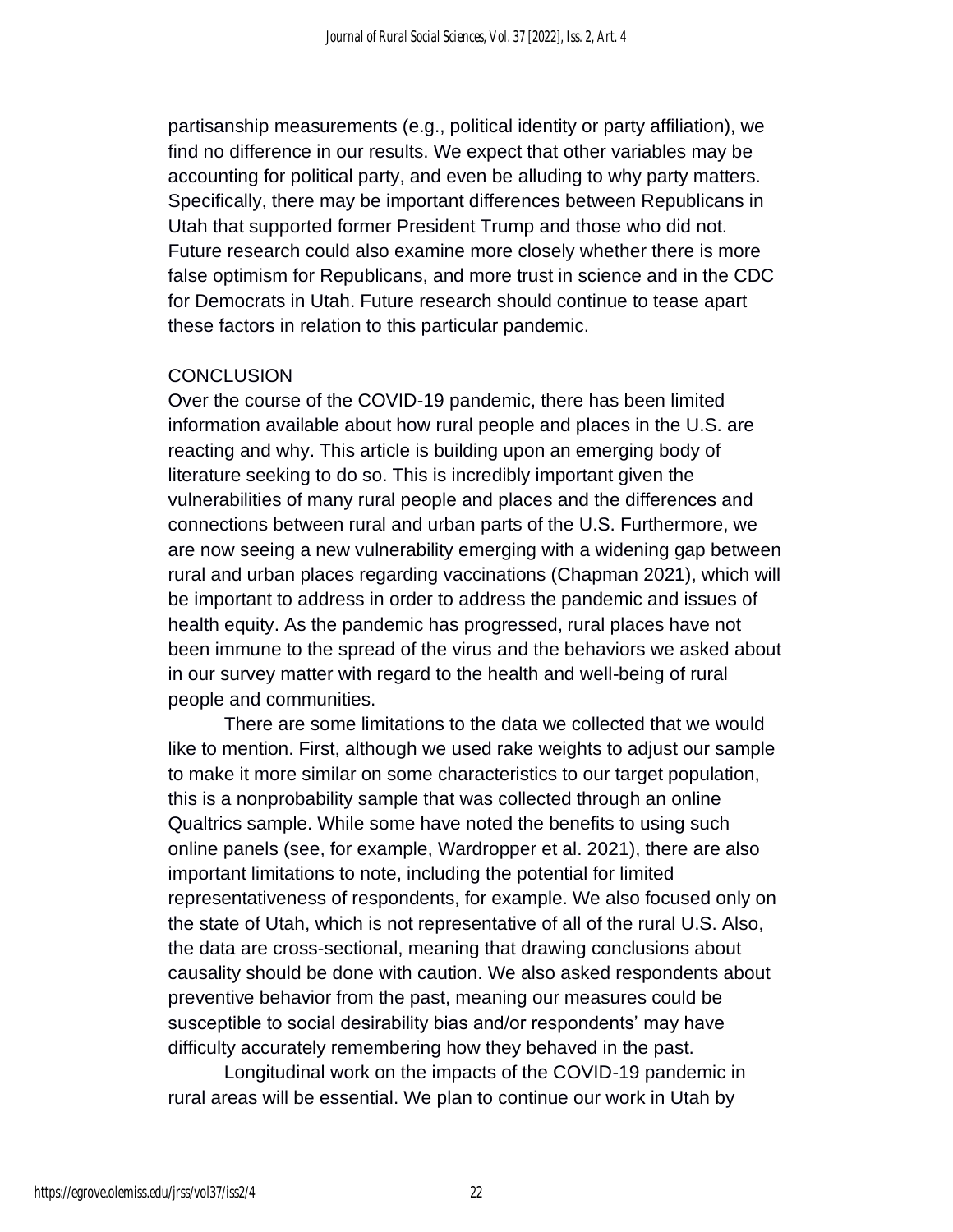conducting another similar survey during the summer of 2021 with both rural and urban residents. This survey will include many of the same questions, but will also gather data on new issues that have emerged such as vaccine hesitancy, mask shaming, etc. Given the variants of the coronavirus now circulating, the potential for new viruses to emerge, and the globalized nature of our society and economy, this type of longitudinal data will be essential in understanding not just how people are behaving and thinking at one point in time, but over the course of a pandemic. As we have seen during this pandemic, views and actions change as new information becomes available, politicians weigh in, and people's lives are affected (Hamilton and Safford 2020a, 2020b, 2020c).

#### ENDNOTES

<sup>1</sup>Given that about 60 percent of the population of Utah are members of The Church of Jesus Christ of Latter-day Saints (e.g., LDS or members of the Mormon Church) (Canham 2018), we also examined whether this status made any difference in our models. About 45 percent of our respondents were LDS, but including this in our ordinal logistic regression models did not change the findings and this variable was not a significant predictor of any of our dependent variables. We thus did not include it. <sup>2</sup> In our models we tested various measurements of political party and different recoding of the party registration question used, finding no difference in our results when using them. For instance, there are questions on the survey that ask about political identity (e.g., level of conservativism or liberalism) and what party the respondent considers themselves to be (e.g., level of Republican, level of Independent, level of Democrat, Libertarian, and other).

<sup>3</sup>We ran the same variables using dichotomous versions of the dependent variables as logistic regression models and had very similar results.

# ACKNOWLEDGMENTS

We appreciate the time that Utah residents took to take our survey and the feedback that we received from Dr. Larry Hamilton and Dr. Tom Safford on drafts of our questionnaire. We would also like to thank (at-the-time) undergraduate student Abby Palfreyman for her help in testing the survey and collecting data for the rake weighting.

#### DISCLOSURE STATEMENT

No potential conflict of interest was reported by the authors.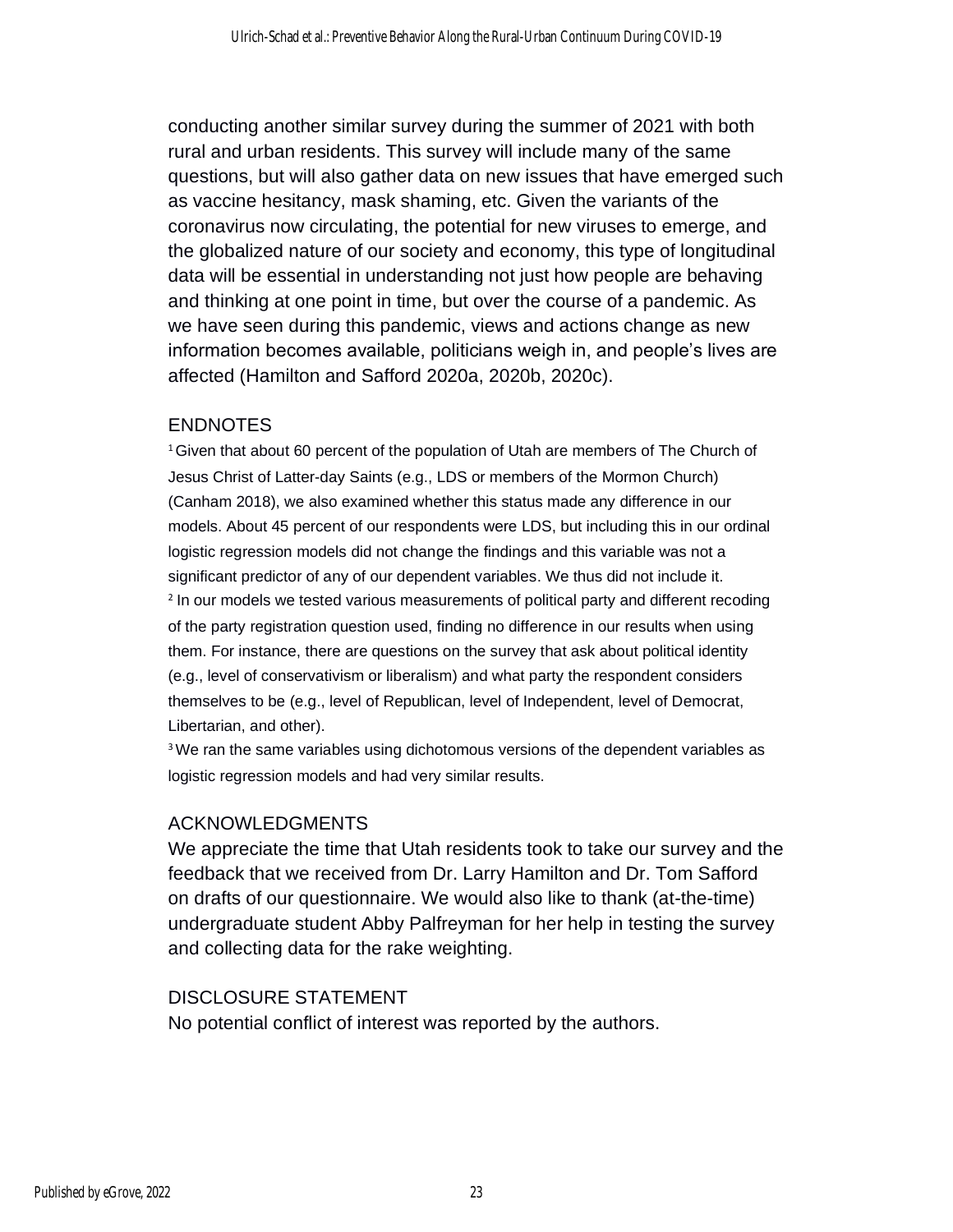# FUNDING

The authors would like to thank the Utah State University (USU) College of Humanities and Social Science (CHaSS) Mountain West Center for Regional Studies small grant program for the resources to conduct the survey and the USU CHaSS Faculty-Student Summer 2020 Mentorship grant program for the resources for undergraduate student mentorship opportunities in summer 2020 and 2021.

# REFERENCES

- Albrecht, Don. 2012. "A Comparison of Metro and Nonmetro Incomes in a Twenty-First Century Economy." *Journal of Rural Social Sciences* 27(1).
- Albrecht, Don. 2021. "COVID-19 in Rural America: Impacts of Politics and Disadvantage." *Rural Sociology* 1-25. doi: 10.1111/ruso.12404.
- Adolph, Christopher, Kenya Amano, Bree Bang-Jensen, Nancy Fullman, and John Wilkerson. 2021. "Pandemic Politics: Timing State-level Social Distancing Responses to COVID-19." *Journal of Health Politics, Policy and Law* 46(2) 211-233.
- Algara, Carlos, Sam Fuller, Christopher Hare, and Sara Kazemian. 2021. "The Interactive Effects of Scientific Knowledge and Gender on COVID‐19 Social Distancing Compliance." *Social Science Quarterly* 102(1):7-16.
- Allcott, Hunt, Levi Boxell, Jacob Conway, Matthew Gentzkow, Michael Thaler, and David Yang. 2020. "Polarization and Public Health: Partisan Differences in Social Distancing During the Coronavirus Pandemic." *Journal of Public Economics* 191:104254.
- Ashwood, Loka. 2018. *For-profit Democracy: Why the Government is Losing the Trust of Rural America*. Yale University Press.
- Ajzen, Icek, and Martin Fishbein. 2005. "The Influence of Attitudes on Behavior." *The Handbook of Attitudes* 173:31–146.
- Associated Press, The. 2020. "Report: Utah Meatpacking Plants Had 441 Virus Cases, 1 Death." *The Associated Press,* October 9, 2020. Accessed June 10, 2021. (https://apnews.com/article/virusoutbreak-utah-archive-6d158f2bf888d9e227fdda3fbc049209).
- Bourassa, Kyle J., David A. Sbarra, Avshalom Caspi, and Terrie E. Moffitt. 2020. "Social Distancing as a Health Behavior: County-level Movement in the United States During the COVID-19 Pandemic is Associated with Conventional Health Behaviors." *Annals of Behavioral Medicine* 54(8):548-556.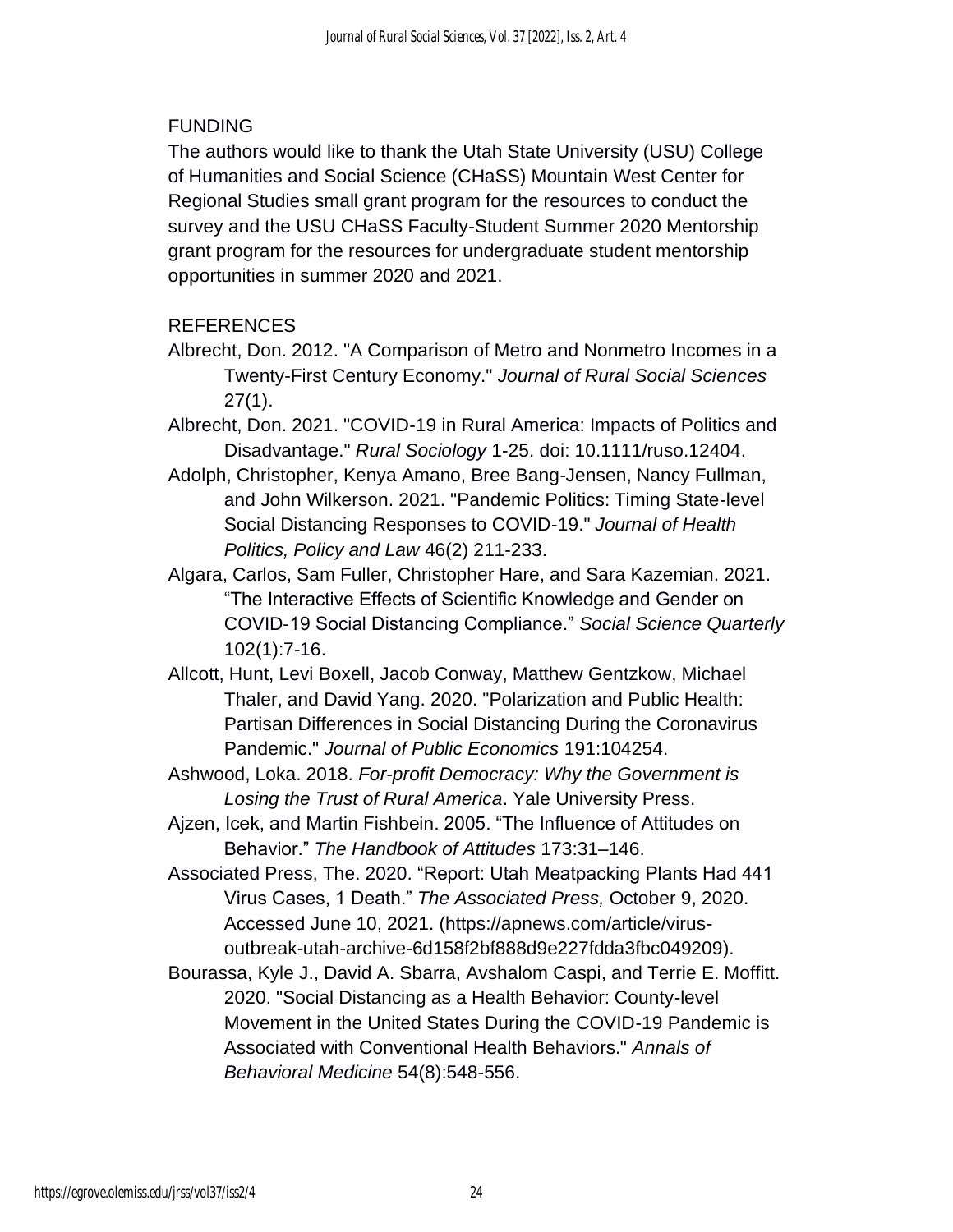- Brooks, Matthew M., J. Tom Mueller, and Brian C. Thiede. 2021. "Ruralurban Differences in the Labor Force Impacts of COVID-19 in the United States." *Socius* 7:1-12.
- Calvillo, Dustin P., Bryan J. Ross, Ryan JB Garcia, Thomas J. Smelter, and Abraham M. Rutchick. 2020. "Political Ideology Predicts Perceptions of the Threat of COVID-19 (and Susceptibility to Fake News About it)." *Social Psychological and Personality Science* 11(8):1119-1128.
- Canham, Matt. 2018. "Salt Lake County is Now Minority Mormon, and the Impacts are Far Reaching." *The Salt Lake Tribune*, December 9. Retrieved June 16, 2021 (https://www.sltrib.com/religion/2018/12/09/salt-lake-county-is-

now/).

- Centers for Disease Control. 2021. "COVID Data Tracker." Retrieved June 7, 2021 (https://covid.cdc.gov/covid-data-tracker/#global-countsrates).
- Chapman, Heather. 2021. "One-third of Rural America Now Fully Vaccinated Against Coronavirus, but Rural-urban Gap Expanded Last Week." Retrieved June 18, 2021 (http://irjci.blogspot.com/2021/06/one-third-of-rural-america-nowfully.html).
- Coppock, Alexander, and Oliver A. McClellan. 2019. "Validating the Demographic, Political, Psychological, and Experimental Results Obtained From a New Source of Online Survey Respondents." *Research & Politics* 6(1).
- de Bruin, Wändi Bruine, Htay-Wah Saw, and Dana P. Goldman. 2020. "Political Polarization in US Residents' COVID-19 Risk Perceptions, Policy Preferences, and Protective Behaviors." *Journal of Risk and Uncertainty* 61(2):177-194.
- Duong, Hue Trong, Hoa Thanh Nguyen, Soroya Julian McFarlane, and Long Thang Van Nguyen. 2021. "Risk Perception and COVID-19 Preventive Behaviors: Application of the Integrative Model of Behavioral Prediction." *The Social Science Journal* 1-14. doi: 10.1080/03623319.2021.1874176.
- Evans, John H., and Eszter Hargittai. 2020. "Who Doesn't Trust Fauci? The Public's Belief in the Expertise and Shared Values of Scientists in the COVID-19 Pandemic." *Socius* 6.
- Flora, Cornelia Butler, Jan L. Flora, and Stephen P. Gasteyer. 2016. *Rural Communities: Legacy and Change* (Fifth Edition). New York: Routledge.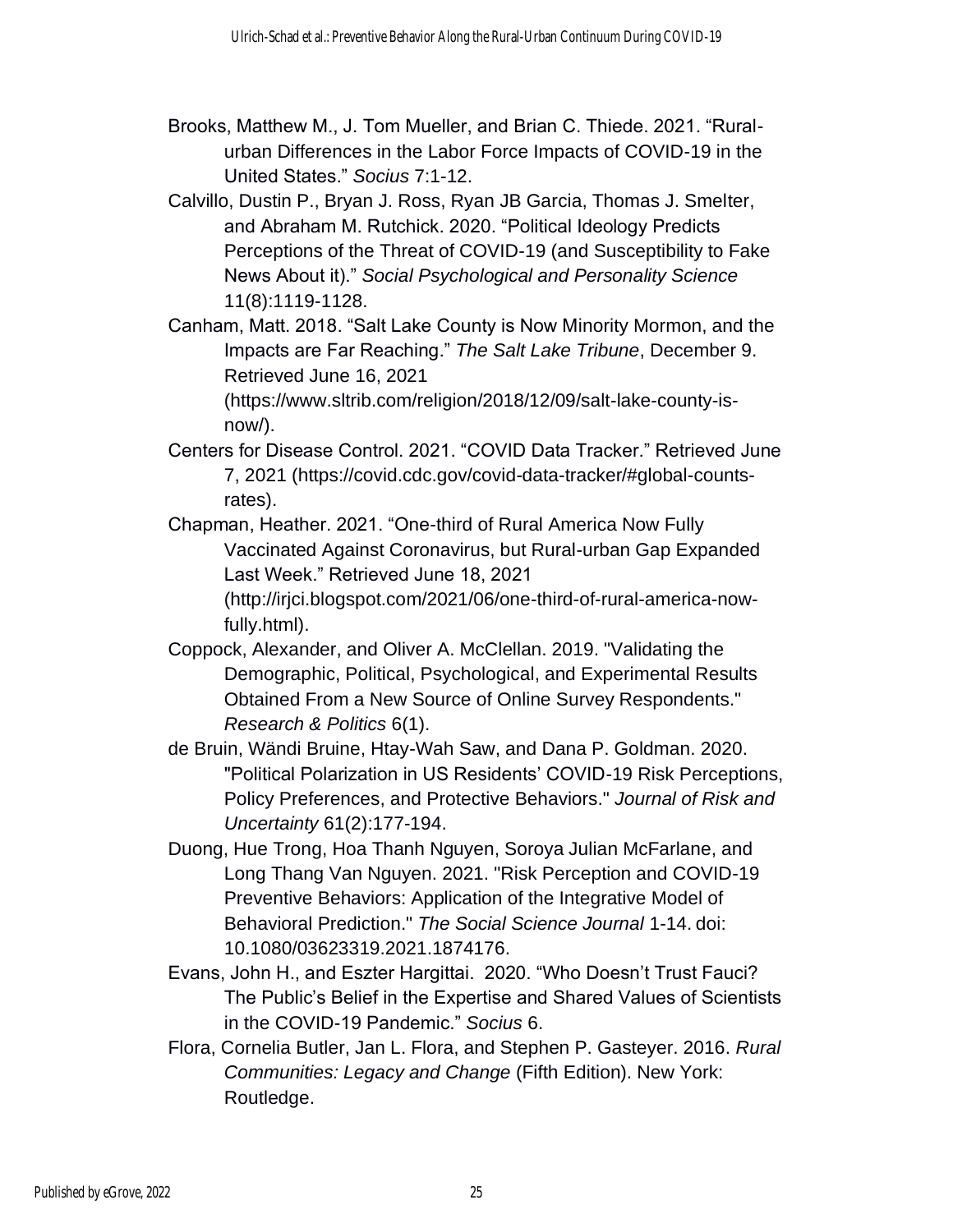- Gandhi, Monica, Chris Beyrer, and Eric Goosby. 2020. "Masks Do More Than Protect Others During COVID- 19: Reducing the Inoculum of SARS-CoV-2 to Protect the Wearer." *Journal of General Internal Medicine* 35(10):3063-3066.
- Goetz, Stephan J., Meri Davlasheridze, Yicheol Han, and David A. Fleming-Muñoz. 2018. "Explaining the 2016 Vote for President Trump Across U.S. Counties." *Applied Economic Perspectives and Policy* 41(4):703-722.
- Gold, Ron S., and Mark G. Brown. 2009. "Explaining the Effect of Event Valence on Unrealistic Optimism." *Psychology, Health & Medicine* 14(3):262-272.
- Green, Jon, Jared Edgerton, Daniel Naftel, Kelsey Shoub, and Skyler J. Cranmer. 2020. "Elusive Consensus: Polarization in Elite Communication on the COVID-19 Pandemic." *Science Advances* 6(28).
- Harris, Emily. 2019. "Race/Ethnicity in the Wasatch Front Labor Force: An Equal Employment Opportunity Analysis." *Kem C. Gardner Policy Institute* (https://gardner.utah.edu/wpcontent/uploads/RaceEthnicity-LaborForce.pdf?x71849).
- Hamilton, Lawrence C., Joel Hartter, and Kei Saito. 2015. "Trust in Scientists on Climate Change and Vaccines." *Sage Open* 5(3). doi:10.1177/2158244015602752.
- Hamilton, Lawrence C., and Thomas G. Safford. 2020a. "Ideology Affects Trust in Science Agencies During a Pandemic." *The Carsey School of Public Policy at the Scholars' Repository* 391. (https://scholars.unh.edu/carsey/391).
- Hamilton, Lawrence C., and Thomas G. Safford. 2020b. "Trusting Scientists More Than the Government: New Hampshire Perceptions of the Pandemic." *The Carsey School of Public Policy at the Scholars' Repository* 401.

(https://carsey.unh.edu/publication/trusting-scientists-more-thangovernment).

- Hamilton, Lawrence C., and Thomas G. Safford. 2020c. "Elite Cues and the Rapid Decline in Trust in Science Agencies on COVID-19." *Sociological Perspectives* 1-24.
- Hamilton, Lawrence C., and Thomas G. Safford. 2021. "The Worst Is Behind Us: News Media Choice and False Optimism in the Summer of 2020." *Academia Letters* 1001. (https://scholars.unh.edu/faculty\_pubs/1001).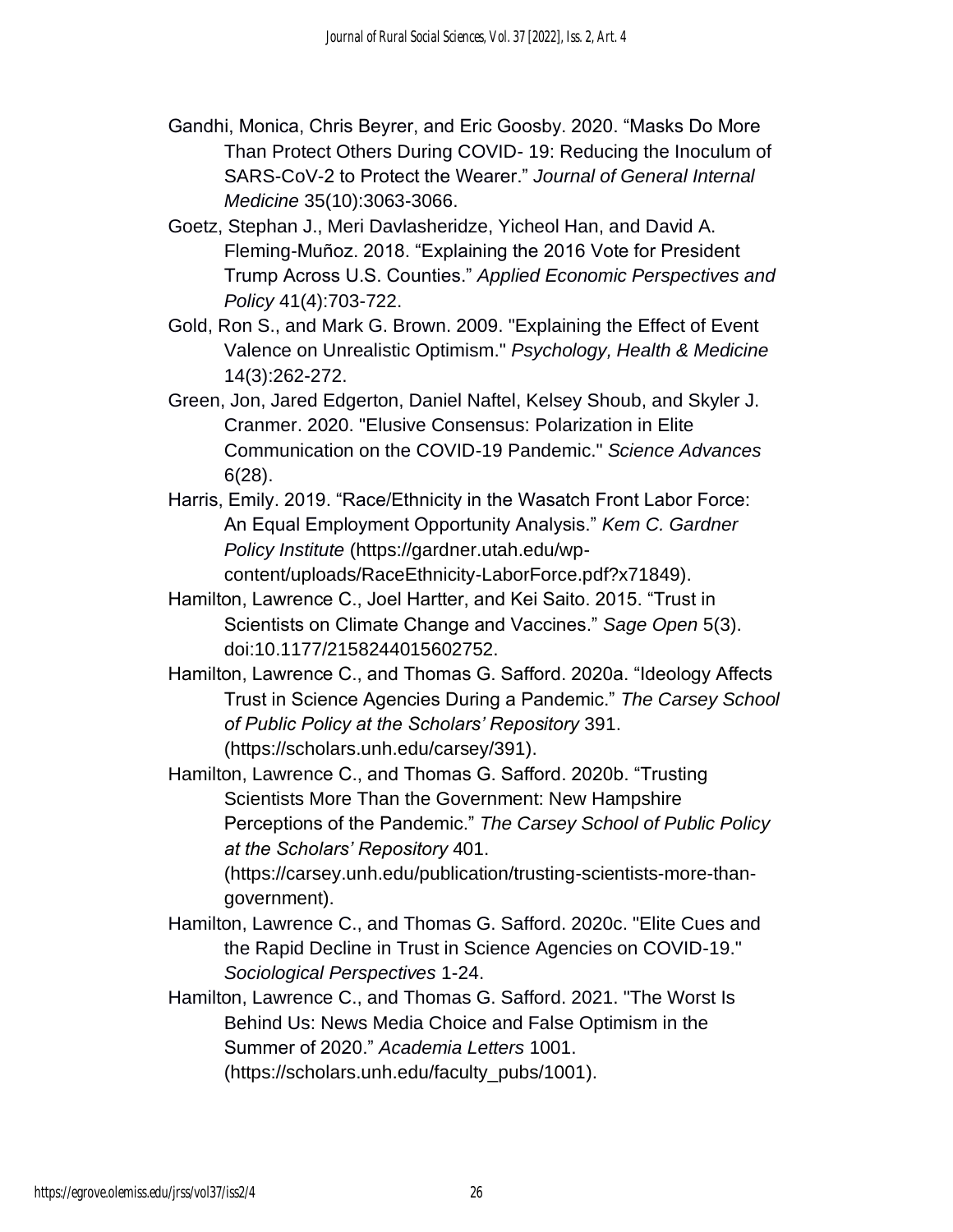- Hill, Terrence, Kelsey E. Gonzalez, and Andrew Davis. 2020a. "The Nastiest Question: Does Population Mobility Vary by State Political Ideology During the Novel Coronavirus (COVID-19) Pandemic?" *Sociological Perspective* 1-18.
- Hill, Terrence D., Kelsey Gonzalez, and Amy M. Burdette. 2020b. "The Blood of Christ Compels Them: State Religiosity and State Population Mobility During the Coronavirus (COVID-19) Pandemic. *Journal of Religion and Health* 59: 2229-2240.
- Johnson, Kenneth M. 2020. "Health Conditions and an Older Population Increase COVID-19 Risks in Rural America." Carsey Research National Issue Brief #150.
- Kovich, Heather. 2020. "Rural Matters: Coronavirus and the Navajo Nation." *New England Journal of Medicine* 383:105-107.
- Lichter, Daniel T., and David L. Brown. 2011. "Rural America in an Urban Society: Changing Spatial and Social Boundaries." *Annual Review of Sociology* 37:565-592.
- Lyu, Wei, and George L. Wehby. 2020. "Community Use of Face Masks And COVID-19: Evidence from A Natural Experiment of State Mandates in the US." *Health Affairs* 39(8):1419-1425.
- McCright, Aaron M., Katherine Dentzman, Meghan Charters, and Thomas Dietz. 2013. "The Influence of Political Ideology on Trust in Science." *Environmental Research Letters* 8(4):1–9. doi: 10.1088/1748-9326/8/4/044029.
- McFadden, SarahAnn M., Amyn A. Malik, Obianuju G. Aguolu, Kathryn S. Willebrand, and Saad B. Omer. 2020. "Perceptions of the Adult US Population Regarding the Novel Coronavirus Outbreak." *PLOS ONE* 15(4).
- Mercer, Andrew, Arnold Lau, and Courtney Kennedy. 2018. "For Weighting Online Opt-In Samples, What Matters Most?" *Pew Research Center,* January 26. Retrieved May 1, 2021. [\(https://www.pewresearch.org/methods/2018/01/26/for-weighting](https://www.pewresearch.org/methods/2018/01/26/for-weighting-online-opt-in-samples-what-matters-most/)[online-opt-in-samples-what-matters-most/\)](https://www.pewresearch.org/methods/2018/01/26/for-weighting-online-opt-in-samples-what-matters-most/).
- Monnat, Shannon M., and David L. Brown. 2017. "More than a Rural Revolt: Landscapes of Despair and the 2016 Presidential Election." *Journal of Rural Studies* 55:227-236. doi: 10.1016/j.jrurstud.2017.08.010
- Mueller, J. Tom, Kathryn McConnell, Paul Berne Burow, Katie Pofahl, Alexis A. Merdjanoff, and Justin Farrell. 2021. "Impacts of the COVID-19 Pandemic on Rural America." *Proceedings of the*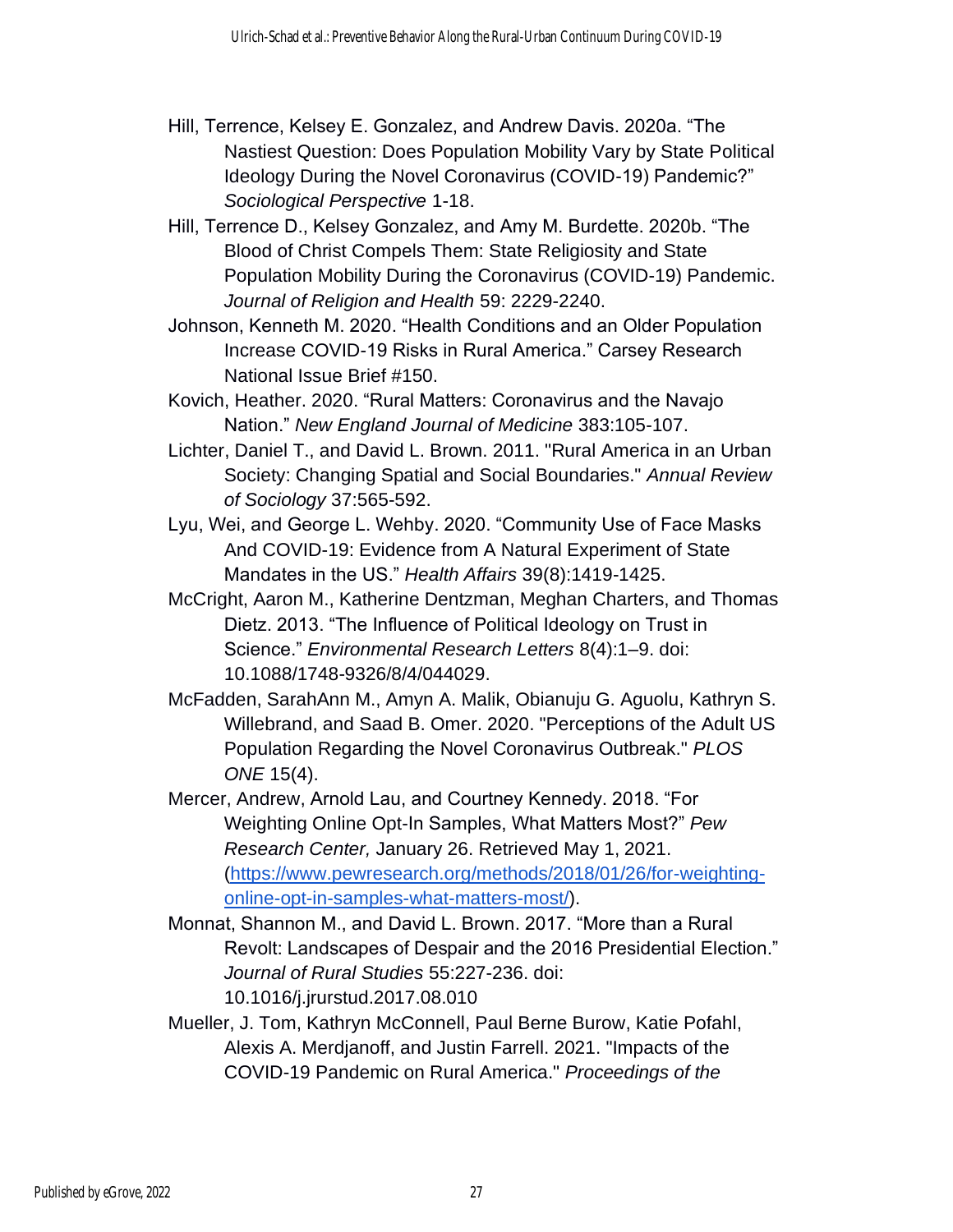*National Academy of Sciences* 118(1). doi.org/10.1073/pnas.2019378118.

- Murthy, Bhavini Patel, Natalie Sterrett, Daniel Weller, Elizabeth Zell, Laura Reynolds, Robin L. Toblin, Neil Murthy et al. 2021. "Disparities in COVID-19 Vaccination Coverage Between Urban and Rural Counties—United States, December 14, 2020–April 10, 2021." *Morbidity and Mortality Weekly Report* 70(20):759.
- Navajo Department of Health. 2021. "Navajo Nation COVID-19 Situation Reports." Retrieved June 9, 2021 (https://www.ndoh.navajonsn.gov/COVID-19/Data).
- New York Times, The. 2021. "Coronavirus in the U.S.: Latest Map and Case Count." Retrieved June 9, 2021

(https://www.nytimes.com/interactive/2021/us/covid-cases.html).

- Niepel, Christoph, Dirk Kranz, Francesca Borgonovi, Valentin Emslander, and Samuel Greiff. 2020. "The Coronavirus (COVID‐19) Fatality Risk Perception of US Adult Residents in March and April 2020." *British Journal of Health Psychology* 25(4): 883-888.
- Parker, Kim, Juliana. M. Horowitz, Anna Brown, Richard Fry, D'vera Cohn, and Ruth Igielnik. 2018. "What Unites and Divides Urban, Suburban and Rural Communities." *Pew Research Center*, May 22, 2018. Retrieved June 1, 2021 (file:///C:/Users/A02304542/Downloads/Pew-Research-Center-

Community-Type-Full-Report-FINAL.pdf).

- Parker, Kim, Juliana M. Horowitz, and Rachel Minkin. 2020. "How the Coronavirus Outbreak Has – and Hasn't – Changed the Way Americans Work." *Pew Research Center*, December 9, 2020. Retrieved June 17, 2021 (https://www.pewresearch.org/socialtrends/2020/12/09/how-the-coronavirus-outbreak-has-and-hasntchanged-the-way-americans-work/).
- Paules, Catharine I., Hilary D. Marston, and Anthony S. Fauci. 2020. "Coronavirus Infections—More Than Just the Common Cold." *Jama* 323(8):707-708.
- Pender, John. 2021. "The COVID-19 Pandemic and Rural America." *Economic Research Service*, May 13, 2021. Retrieved June 15, 2021 (https://www.ers.usda.gov/covid-19/rural-america/).
- Peters, David J. 2020. "Community Susceptibility and Resiliency to COVID‐19 Across the Rural‐Urban Continuum in the United States." *The Journal of Rural Health* 36(3):446-456. doi.org/10.1111/jrh.12477.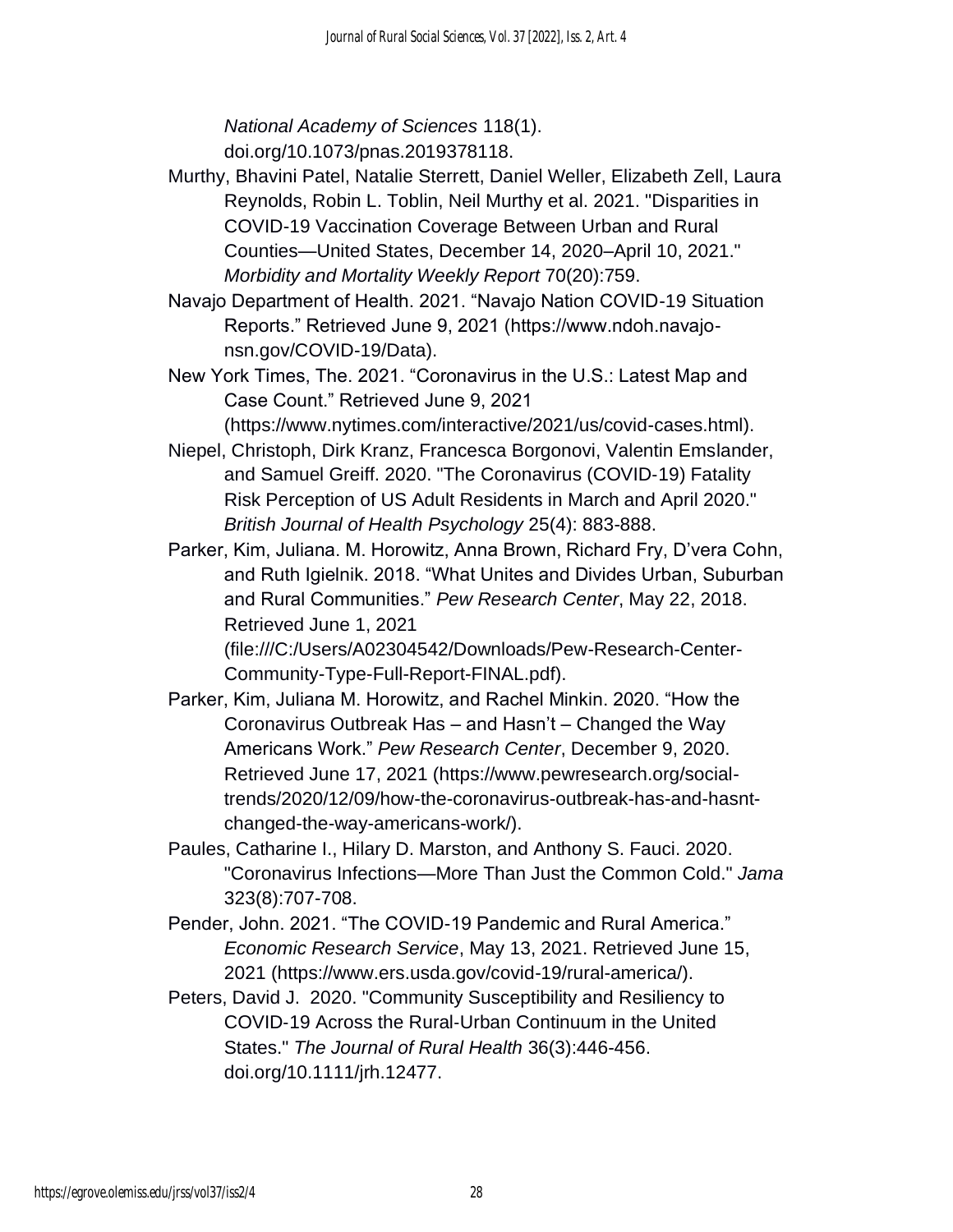- Quandt, Sara A., Natalie J. LaMonto, Dana C. Mora, Jennifer W. Talton, Paul J. Laurienti, and Thomas A. Arcury. 2021. "COVID-19 Pandemic Among Immigrant Latinx Farmworker and Nonfarmworker Families: A Rural-urban Comparison of Economic, Educational, Healthcare, and Immigration Concerns." *NEW SOLUTIONS: A Journal of Environmental and Occupational Health Policy* 31(1):30-47.
- Safford, Thomas G., Emily H. Whitmore, and Lawrence C. Hamilton. 2017. "The Zika Virus Threat: How Concerns About Scientists May Undermine Efforts to Combat the Pandemic." *University of New Hampshire Carsey School of Public Policy.*  http://dx.doi.org/10.34051/p/2020.288.
- Safford, Thomas G., and Lawrence C. Hamilton. 2020. "Views of a Fast-Moving Pandemic: A Survey of Granite Staters' Responses to COVID-19." *University of New Hampshire Carsey School of Public Policy,* April 6, 2020. (https://carsey.unh.edu/publication/Granite-Staters-Responses-COVID-19).
- Sanchez, Carmen, and David Dunning. 2021. "The Anti‐Scientists Bias: The Role of Feelings About Scientists in COVID‐19 Attitudes and Behaviors." *Journal of Applied Social Psychology* 51(4):461-473.
- Scala, Dante J., and Kenneth M. Johnson. 2017. "Political Polarization along the Rural-Urban Continuum? The Geography of the Presidential Vote, 2000-2016." *Annals of the American Academy of Political and Social Science* 672:162-184. https://doi.org/10.1177/0002716217712696
- Shao, Wanyun, and Feng Hao. 2021. "Understanding American Public Support for COVID-19 Risk Mitigation: The Role of Political Orientation, Socio-demographic Characteristics, Personal Concern, and Experience, the United States, 2020." *International Journal of Public Health* 66.
- Sherman, Jennifer, and Jennifer Schwartz. 2021. "The Fine Line: Rural Justice, Public Health and Safety, and the Coronavirus Pandemic." *American Behavioral Scientist* 1-22.

https://doi.org/10.1177%2F00027642211003144

- State of Utah. 2021. "State and Local Orders and Directives." Retrieved June 1, 2021 (https://coronavirus.utah.gov/special-orders/).
- Ulrich-Schad, Jessica D., and Cynthia M. Duncan. 2018. "People and Places Left Behind: Work, Culture and Politics in the Rural United States." *The Journal of Peasant Studies* 45(1):59-79.
- Ulrich-Schad, Jessica D., Cynthia M. Duncan, and Kristen Koci.